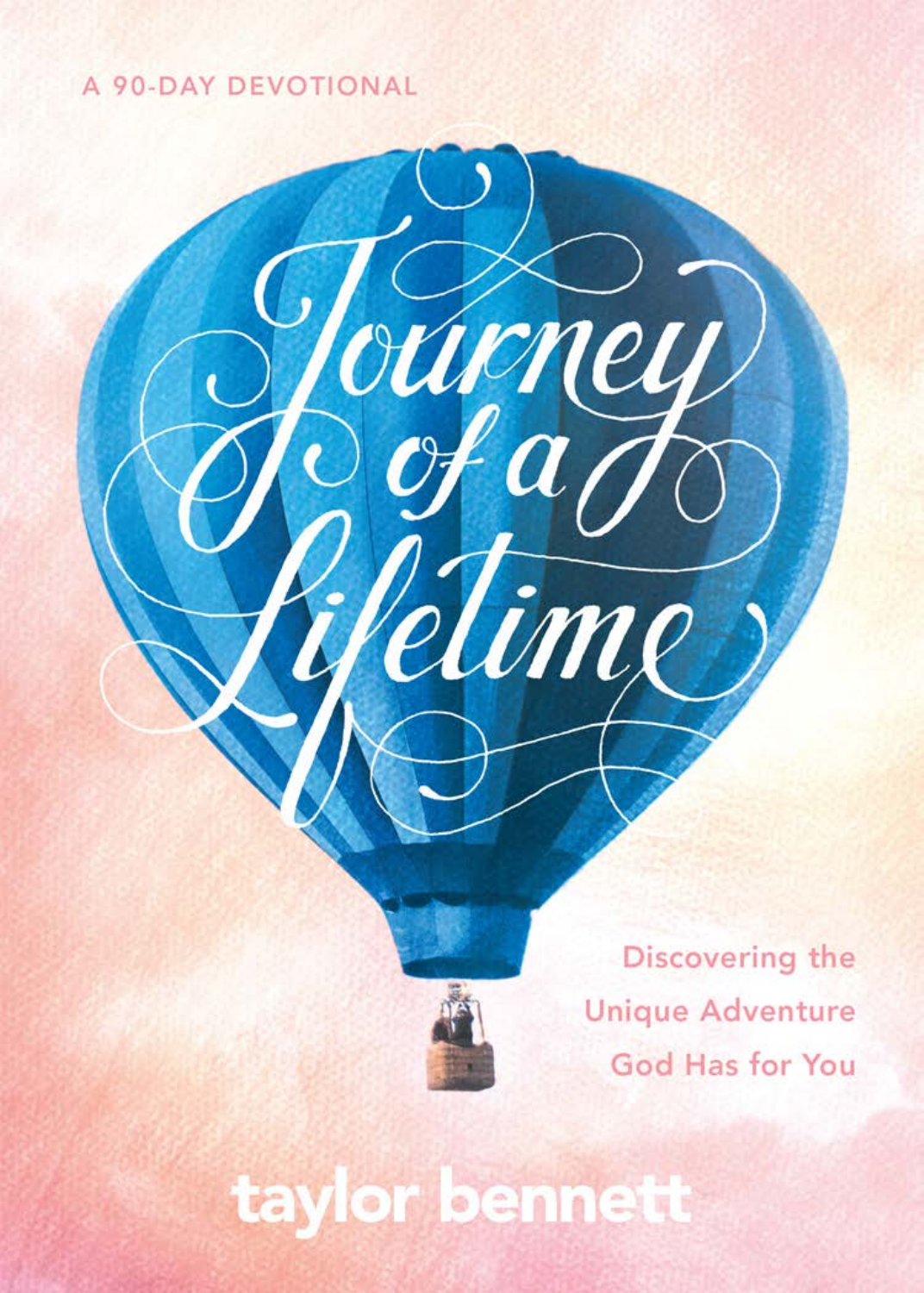# journey of a lifetime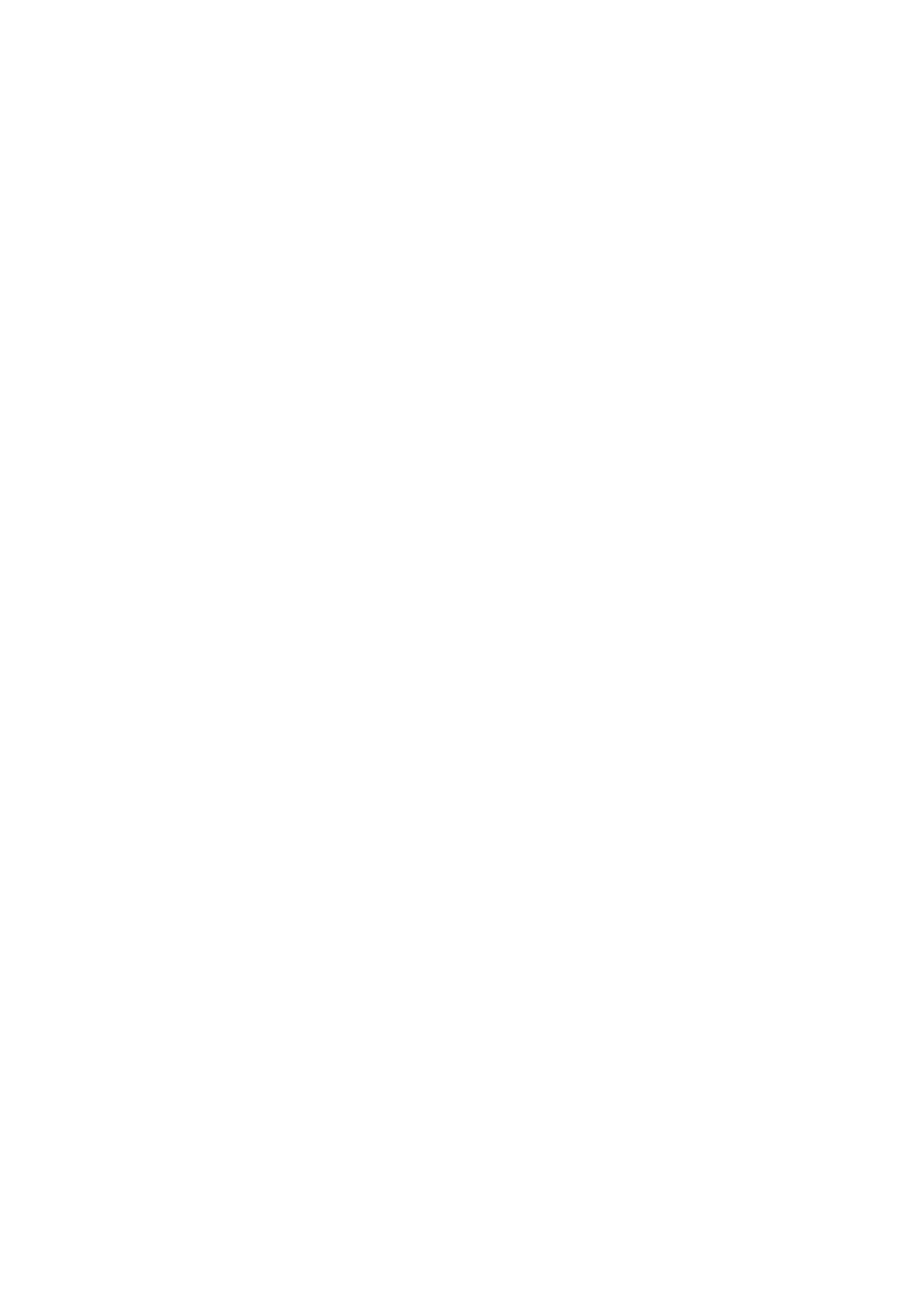

Discovering the Unique Adventure God Has for You

# taylor bennett



wander<sup>®</sup> An imprint of Tyndale House Publishers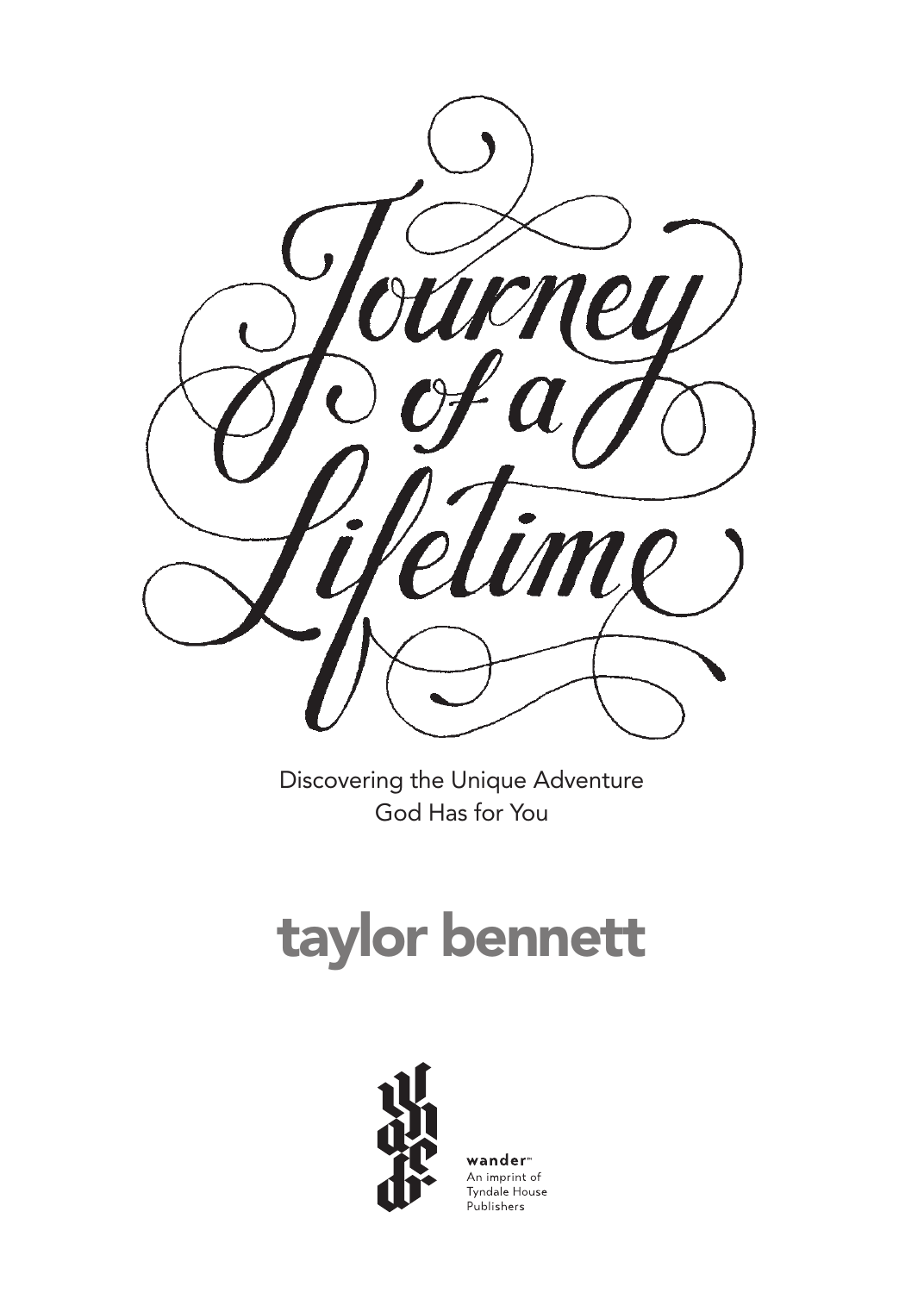Visit Tyndale online at tyndale.com.

Visit the author online at taylor--bennett.com.

*Tyndale* and Tyndale's quill logo are registered trademarks of Tyndale House Ministries. *Wander* and the Wander logo are trademarks of Tyndale House Ministries. Wander is an imprint of Tyndale House Publishers, Carol Stream, Illinois.

*Journey of a Lifetime: Discovering the Unique Adventure God Has for You*

Copyright © 2022 by Taylor Bennett. All rights reserved.

Cover photograph of balloon copyright © PER Images/Stocksy. All rights reserved.

Cover photograph of sky by Davies Designs Studio on Unsplash.

Designed by Lindsey Bergsma

Interior balloon images are the property of their respective copyright holders on Unsplash.com. Chapter 1 by Ian Dooley; Chapter 2 by Alex Azabache; Chapter 3 by Cinthia Aguilar; Chapter 4 by Benjamin Cremer; Chapter 5 by Maurits Bausenhart; Chapter 6 by Maximilian Meyer; Chapter 7 by Sven Scheuermeier; Chapter 8 by Cristina Gottardi; Chapter 9 by Max Harlynking.

All Scripture quotations, unless otherwise indicated, are taken from the Holy Bible, *New International Version*, ® *NIV*. ® Copyright © 1973, 1978, 1984, 2011 by Biblica, Inc.® Used by permission. All rights reserved worldwide.

Scripture quotations marked ESV are from The ESV® Bible (The Holy Bible, English Standard Version®), copyright © 2001 by Crossway, a publishing ministry of Good News Publishers. Used by permission. All rights reserved.

Scripture quotations marked NASB are taken from the (NASB®) New American Standard Bible,® copyright © 1960, 1971, 1977, 1995, 2020 by The Lockman Foundation. Used by permission. All rights reserved. www.lockman.org.

Scripture quotations marked NKJV are taken from the New King James Version,® copyright © 1982 by Thomas Nelson. Used by permission. All rights reserved.

For manufacturing information regarding this product, please call 1-855-277-9400.

For information about special discounts for bulk purchases, please contact Tyndale House Publishers at csresponse@tyndale.com, or call 1-855-277-9400.

#### **Library of Congress Cataloging-in-Publication Data**

A catalog record for this book is available from the Library of Congress.

ISBN 978-1-4964-5618-2

Printed in the United States of America

|  |  | 28 27 26 25 24 23 22 |  |
|--|--|----------------------|--|
|  |  | 7 6 5 4 3 2 1        |  |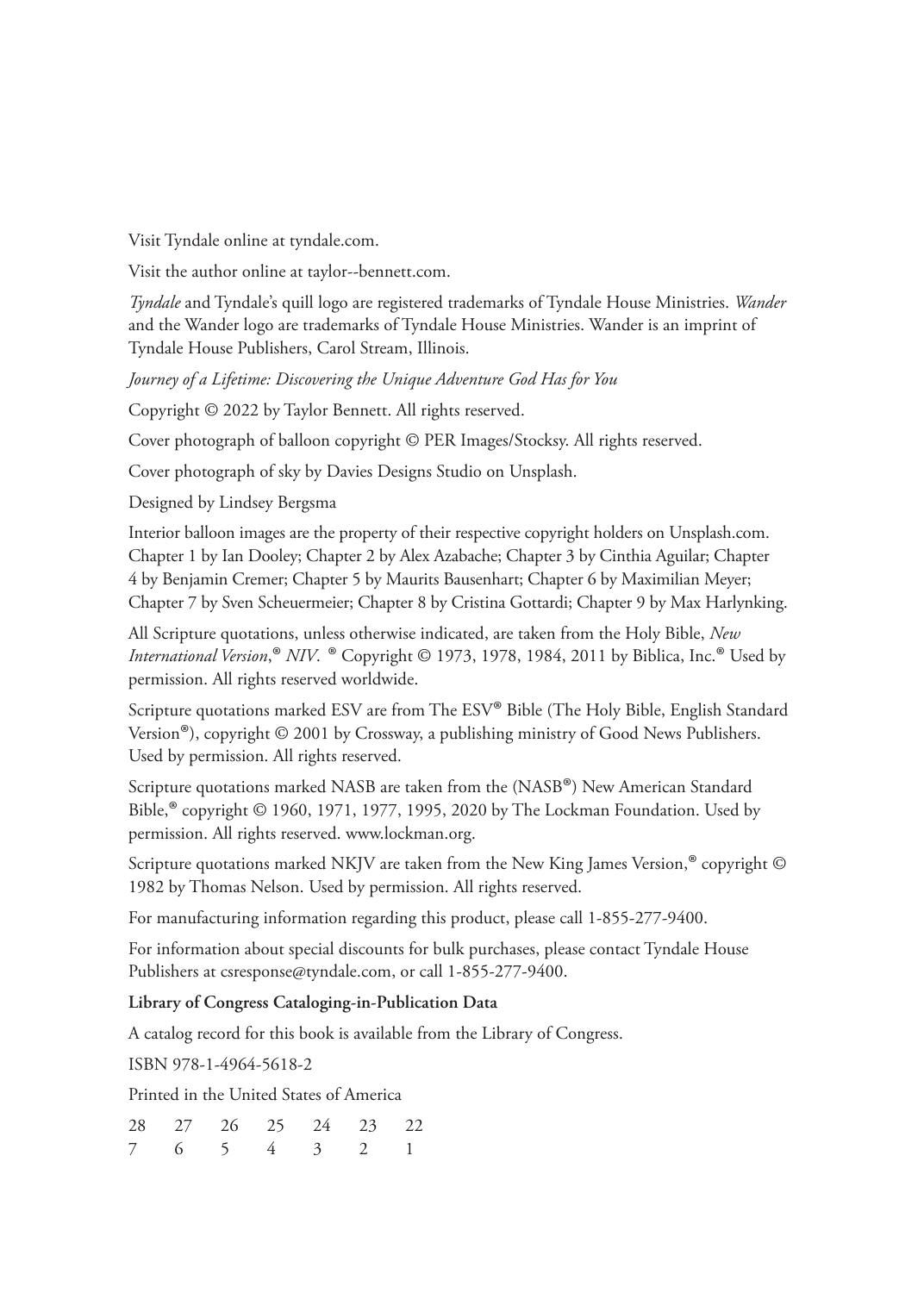Jesus-this one's all for you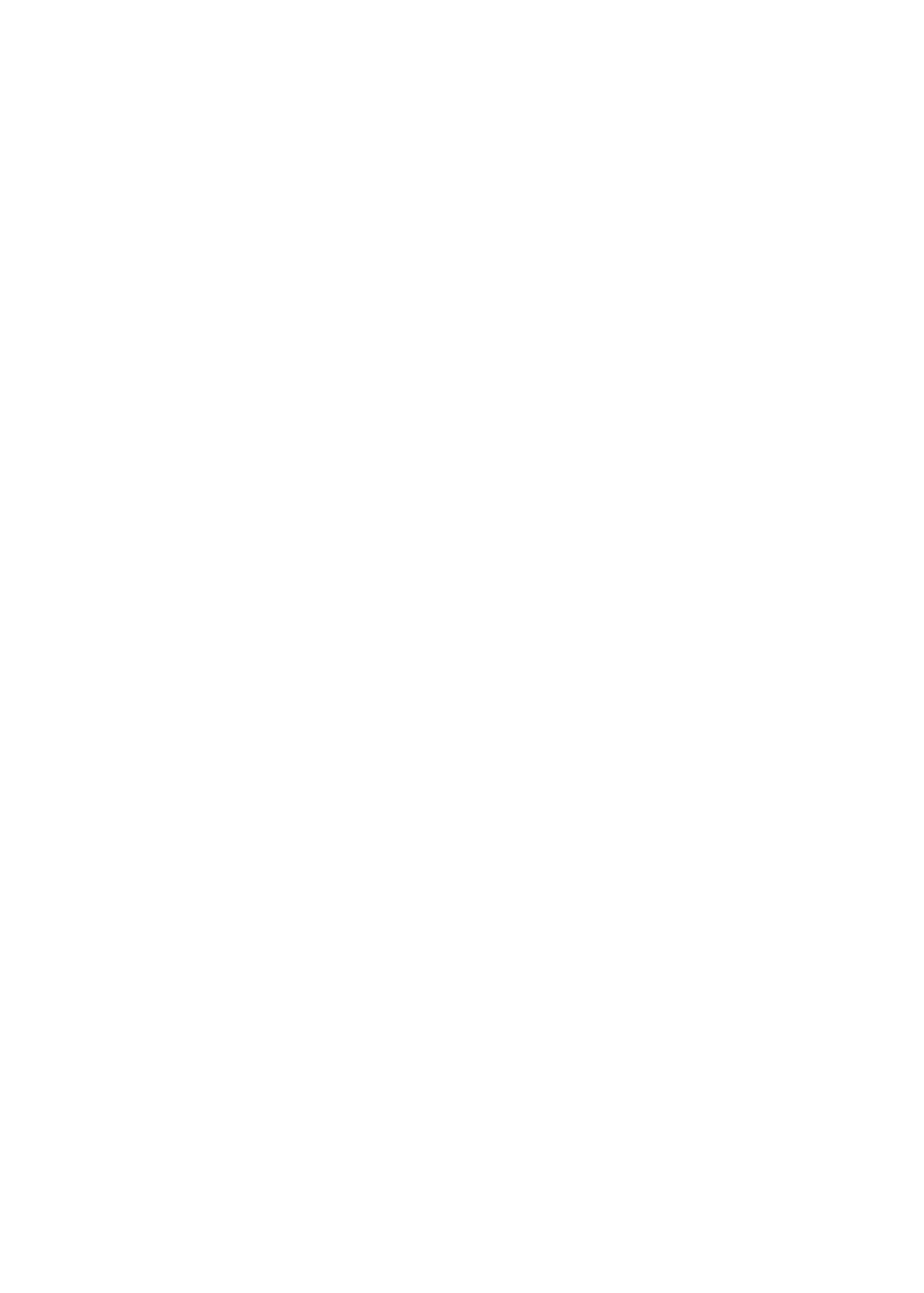## contents

#### Ready for an Adventure? *1*

- CHAPTER I: MY LIFE HAS A ROAD MAP? 5
- CHAPTER 2: WHICH GATE? 27
- CHAPTER 3: GOODBYE, BAGGAGE! 55
- CHAPTER 4: TRUST THE GUIDE  $\delta I$
- CHAPTER 5: BUMPS IN THE ROAD 107
- CHAPTER 6: THE LAYOVER 139
- CHAPTER 7: A BICYCLE BUILT FOR TWO (OR MORE!)  $17I$
- CHAPTER 8: ALL THE NATIONS 197
- CHAPTER 9: THE FINAL STEP 223

Acknowledgments *253*

#### About the Author *255*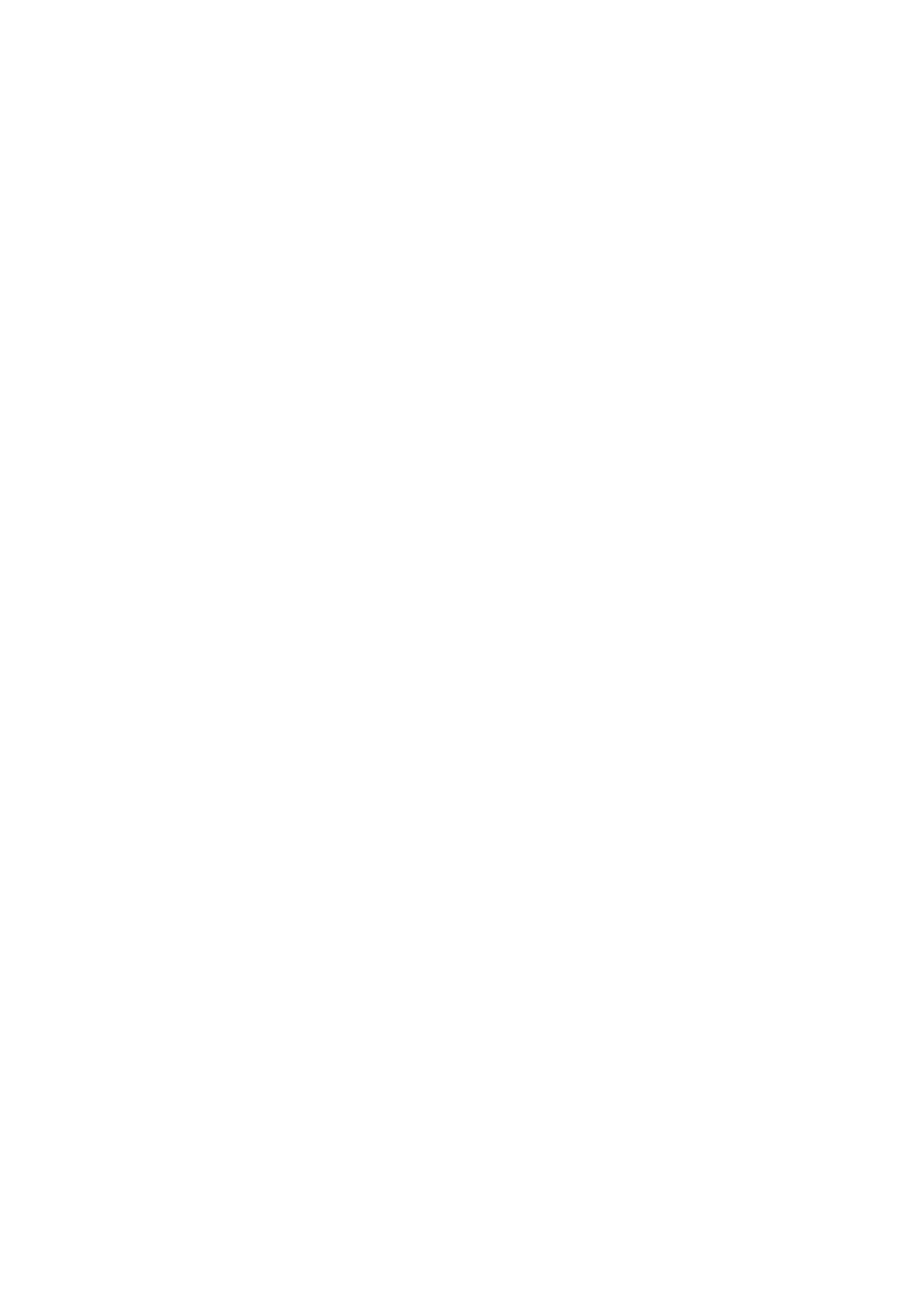## ready for an adventure?

Ciao, fellow wanderers! If you're like me, you love the thrill of setting off on a new adventure, whether it's a flight around the world or just a stroll around the block. But did you know that the greatest journey you'll ever embark on doesn't happen via plane, train, car, bus, or boat?

In fact, the most important adventure of all time doesn't even take place outside your house. It happens within your heart.

It's your walk with God.

I knew from an early age that the Lord had given me *big* dreams and plans, but it was only when I learned to trust in him and devote my life to walking down his path that I began to fully understand those dreams and realize my passions. (In fact, those God-given dreams are what led me to write these words right now!)

If you've ever felt like God has something big planned for your life but you don't know what, or if you're having trouble knowing what path the Lord wants you to take, this book is for you. I started working on *Journey of a Lifetime* when I was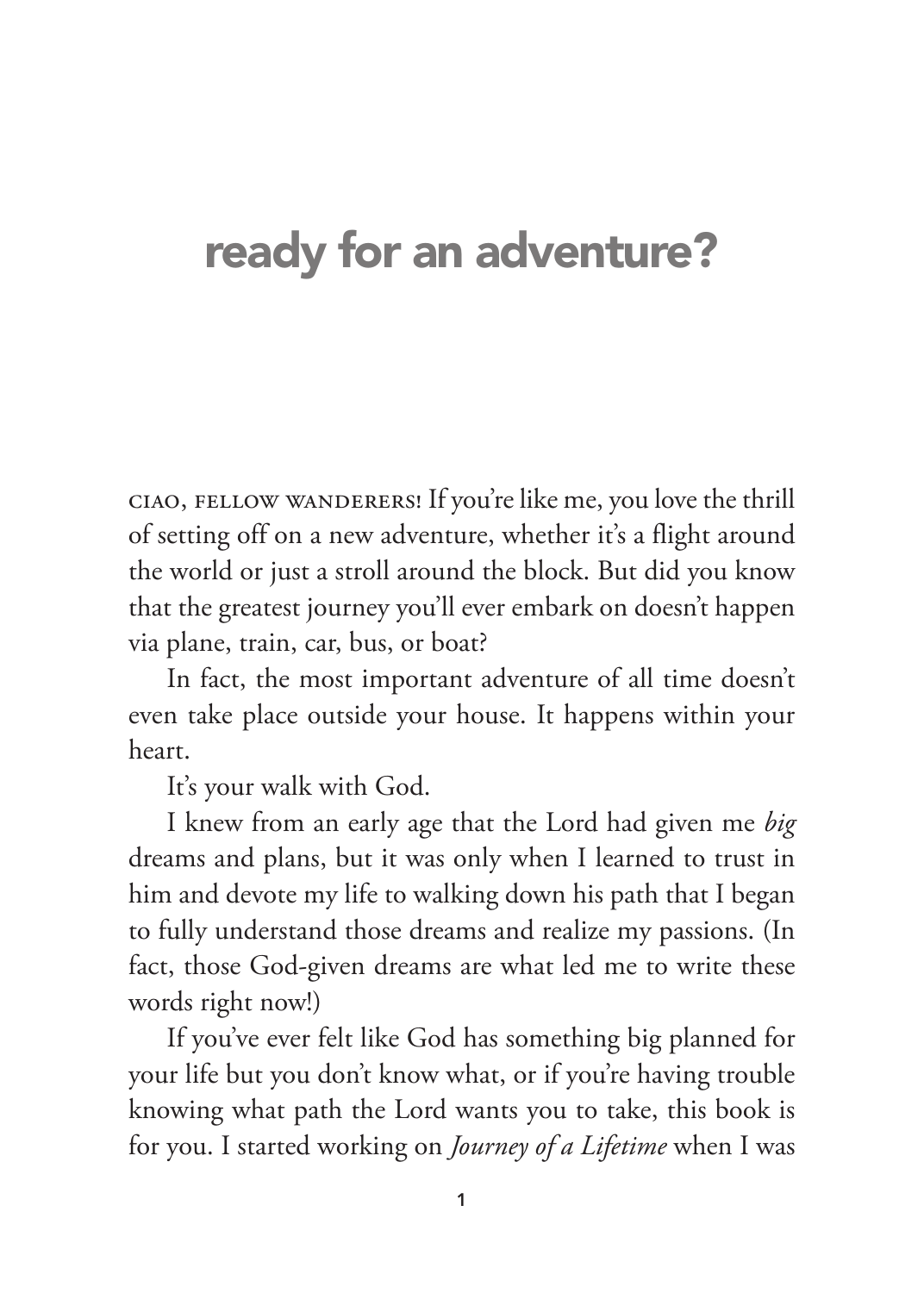dealing with a lot of uncertainty and change. As I wrote it, I began to immerse myself more fully in the Word until the Lord's plans for my life became clearer than I ever could have expected.

It is my hope and prayer that, as you journey alongside Jesus in the upcoming weeks, you will also experience God's guidance and provision on a whole new level. But, as with any truly great adventure, you can't begin your journey without first setting an itinerary. So let's talk a little bit about how this book works.

*Journey of a Lifetime* is divided into nine chapters, each of which focuses on a particular aspect of our journey with Christ and relates to a specific passage of Scripture. You'll find ten days' worth of devotions in each chapter, plus a special "bonus adventure" at the end. You can make this a true ninety-day experience, reading one devotion each day, *or* stretch it out by doing one devotion per day Monday through Friday and setting aside a day specifically for your bonus adventure at the end of every two-week period. Or if you're feeling particularly lost and could use some extra support, feel free to double up and read *two* devotions every day.

No matter what, every chapter comes packed with plenty of encouragement for your journey as well as a key verse to tuck in your bag for later. The first devotional of each chapter will introduce you to a small portion of Scripture I've selected just for you. Write it on a piece of paper with your nicest handlettering, scribble it on a note card, or scrawl it on the back of a receipt—whatever it takes!—then commit to memorizing it over the following weeks. By the end of this book, you'll be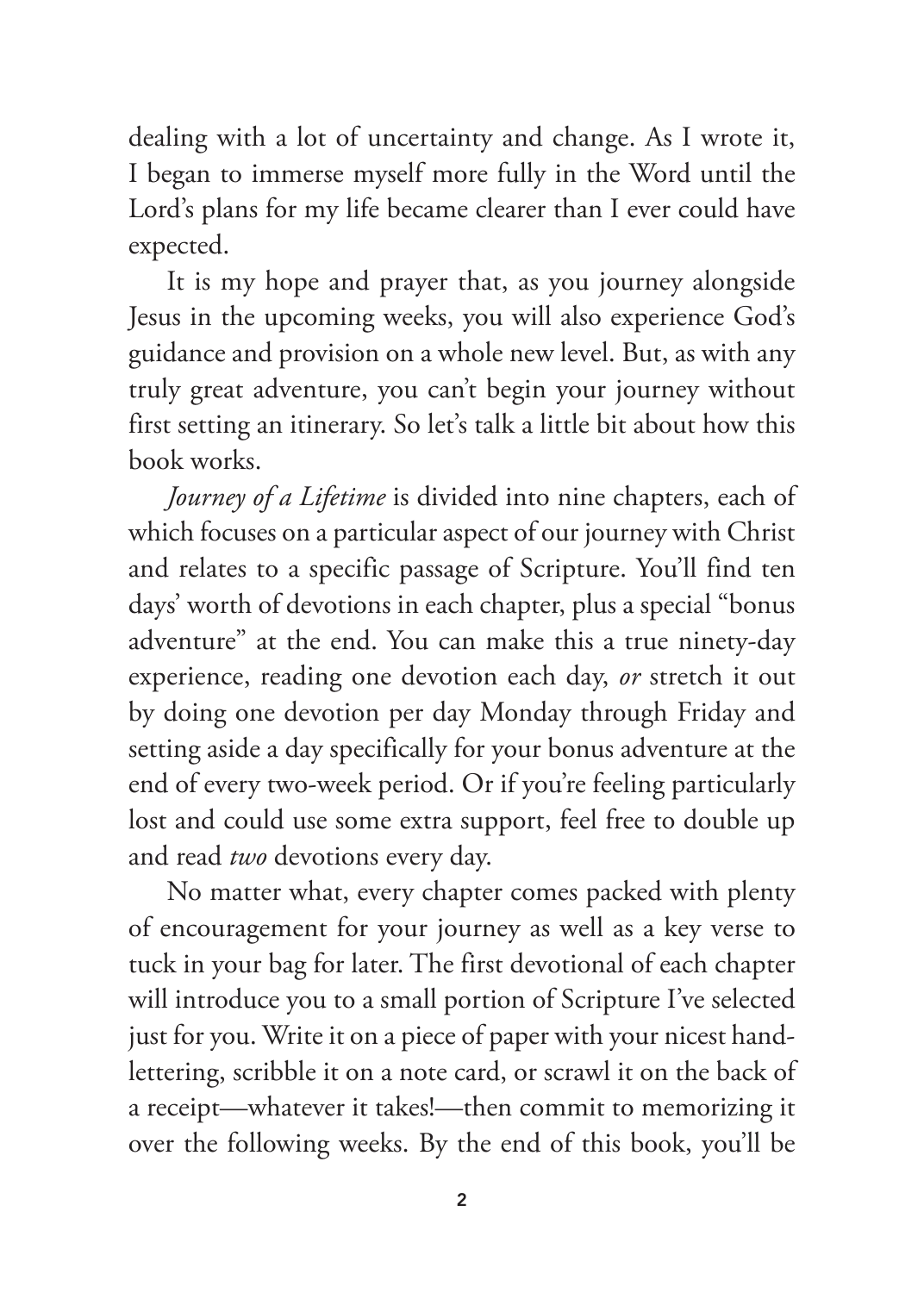well equipped with several scriptural "souvenirs" that you can carry on your travels through this life—and cling to during difficult times.

This book is yours to do with as you please. It's simply a guidebook to help encourage you in your walk with the Lord. There's no right or wrong way to engage with it, and there's no pressure to follow a special formula. Our journey with Christ is never-ending yet ever changing, and so is this book. Keep it by your side as a companion during your journey, but keep the Lord and his Word even closer. Study the Scripture passages for yourself and learn from the words God gave to his people. It is my hope and prayer that this devotional will not only inspire you in your faith but also *challenge* you.

After all, setting off on an adventure can be a little daunting and arduous, but there is joy and beauty to be found in every step of every journey—especially our journey with the Lord!

As you work through this book and grow closer to God, I'd love to share in your journey via social media. Share your commitment to deepening your walk with the Lord with the hashtag #TakingTheJourneyOfALifetime, or tag me so I can come alongside you as you set off on this adventure.

Bon voyage!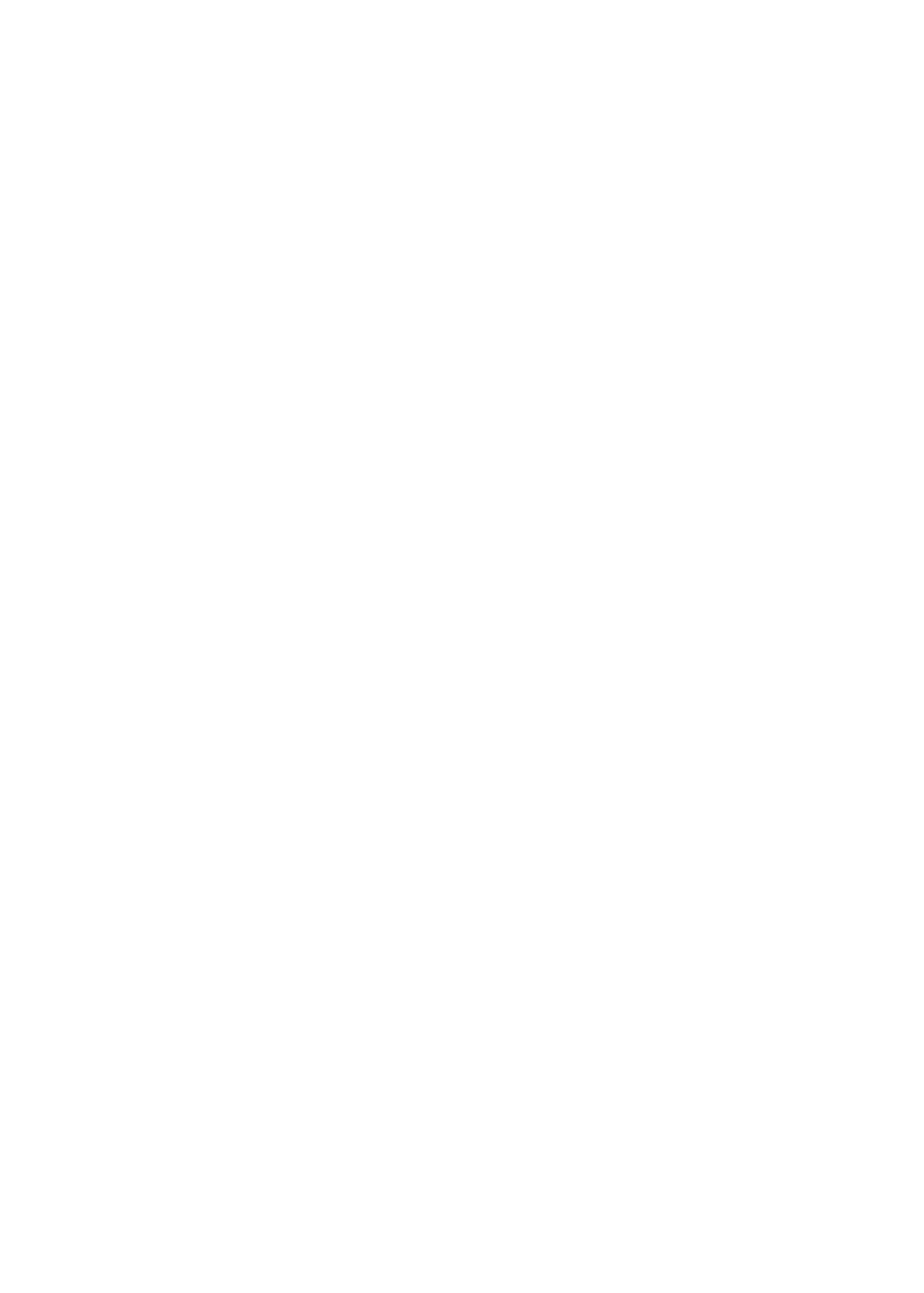

## DAY 1: JOURNEY OF A LIFETIME

READ JEREMIAH 1:4-10

*Before I formed you in the womb I knew you, before you were born I set you apart. ~ v. 5*

SO YOU'RE READY to go on an adventure. I'm glad, because this isn't just any adventure. In fact, you've just taken the first step on a journey of a lifetime! Over the next ninety days, we're going to experience the crazy, powerful love of God firsthand and take a close look at the incredible, unique, and *amazing* plans he has for each and every one of us.

But before we can get started, we need a road map.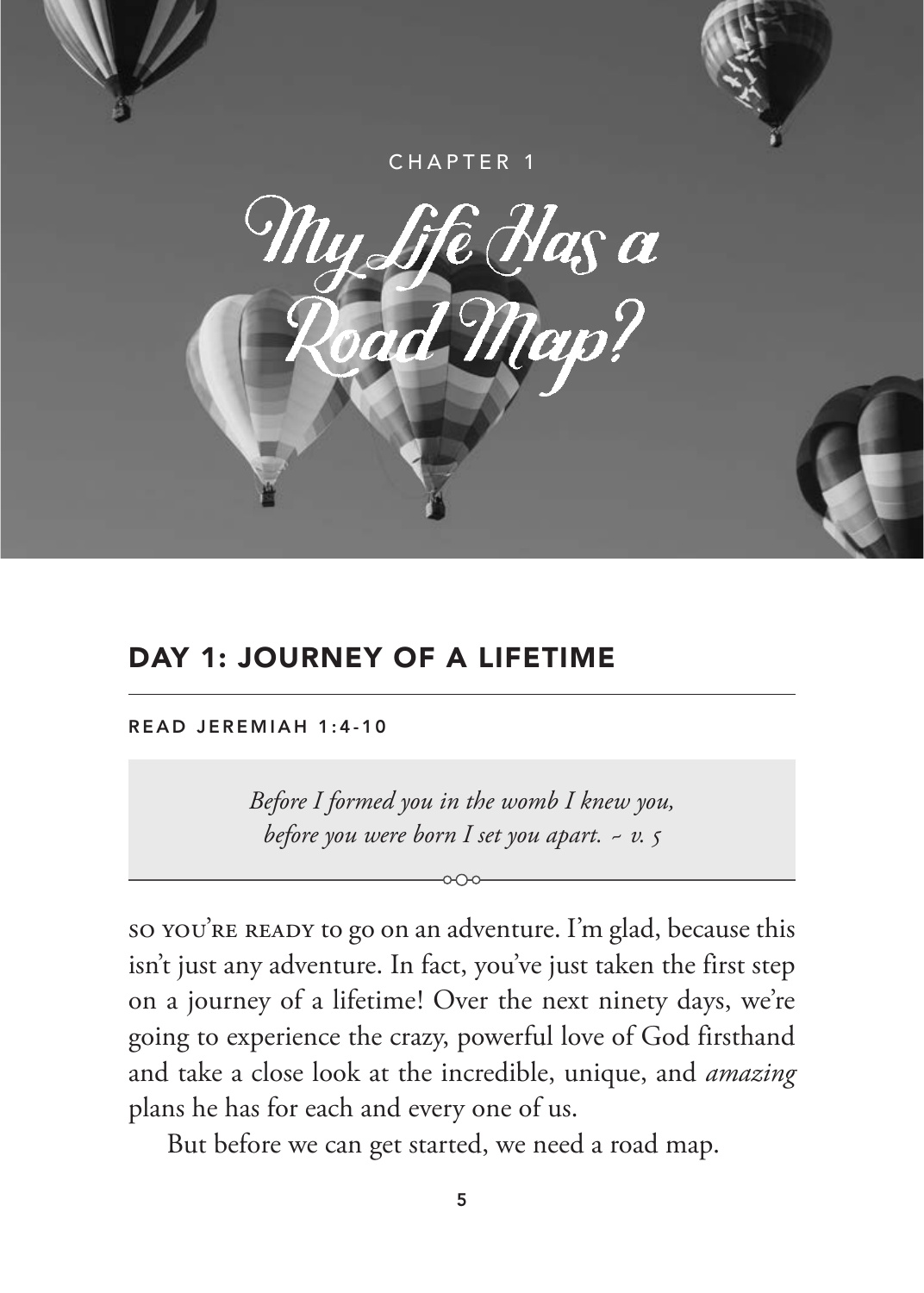Any adventure—whether it's a cross-country trip or the great journey we call life—is only as good as the map we have to guide us. But finding a map of our city, state, or country is one thing. There isn't *really* a road map for our entire life.

Or is there?

The answer, my friends, is yes.

God knows each of us. Better than we know ourselves. And he loves us. Deeply. Powerfully. Eternally. Before we even entered this world, he put together a road map to guide us through this life: his Word. Along with that, the Lord has a map for each of our lives—a calling for us to live out that is far greater than we could ever imagine.

In this chapter, we'll be taking a closer look at these beautiful maps God has given us—both the one we find in the Bible and the one he's hidden away deep in our hearts. We'll explore verses that talk about his desire for us to follow his paths in obedience and trust, as well as those that highlight God's wild, unrivaled love for us.

*Dear heavenly Father, what a joy and honor it is to know that you've given each of us a road map for our life. Thank you for being my Comforter and Protector, my Guide and my Friend. Give me the strength to follow the path you have laid out for me, and be with me in my heart and spirit today and every day. Amen.*

To start things off, go ahead and write down today's memory verse—Jeremiah 1:5—and place it somewhere you'll see it often. Keep it close by your side as we embark on this incredible journey with the Creator of the world.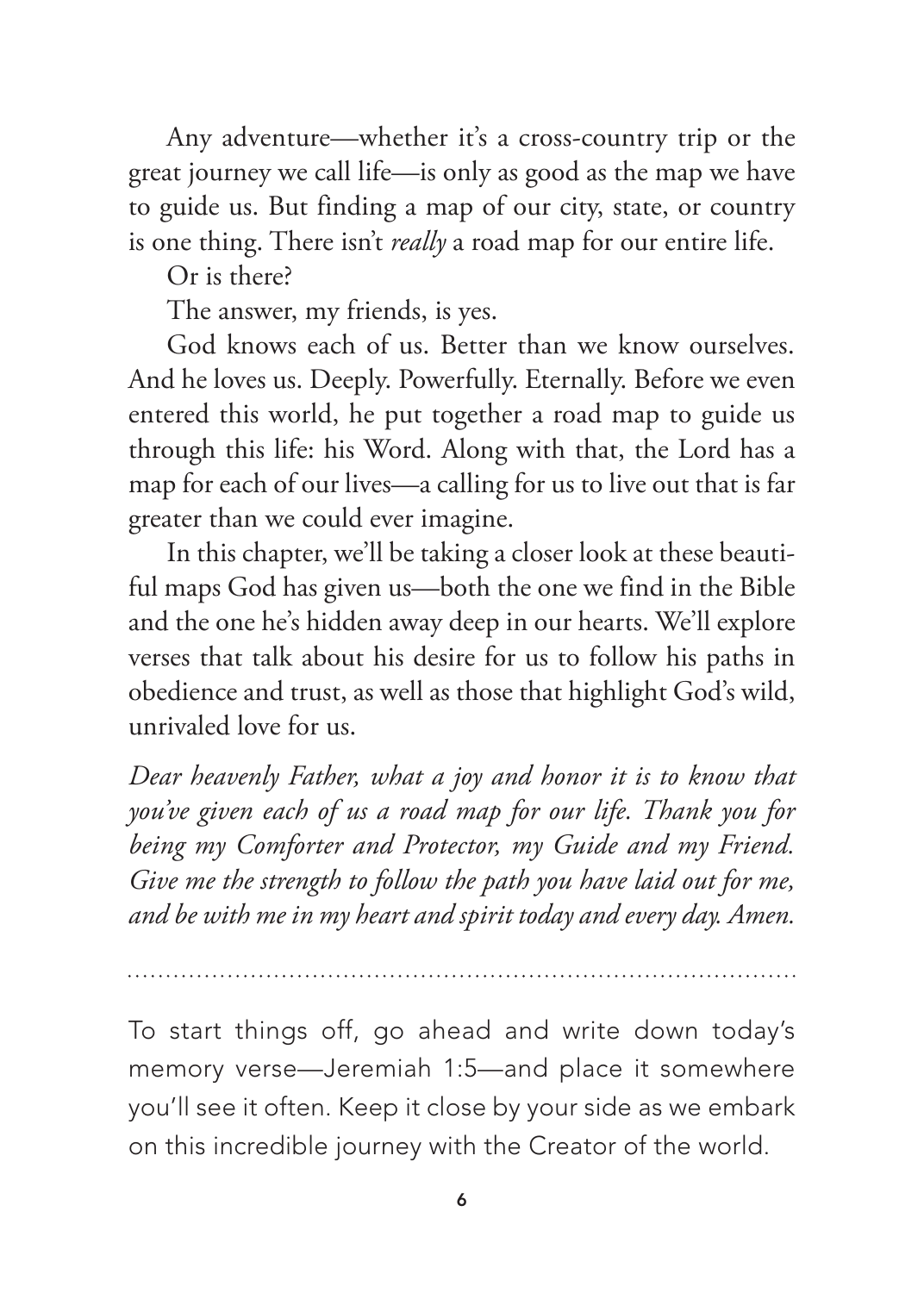## DAY 2: A LIGHT FOR OUR PATH

READ PSALM 119:101-105

*Your word is a lamp for my feet, a light on my path. ~ v. 105*

PICTURE THIS: you're walking down a long country road under a sunset sky of blazing tangerine-orange and bubble gum– pink clouds. The air is cool with the promise of twilight, and birds sing their evening songs as they soar above the meadow. Peaceful, right?

Fast-forward a bit.

The sun has set, and darkness is creeping in. The birds have gone silent; the chill in the air is a bit more pronounced. Those cotton-ca ndy clouds have gone as black as licorice, blotting out the moon and stars. A coyote howls in the distance. You're all alone.

When we try to go through life without God's Word, it can feel a bit like walking down that dark, deserted country road. Things become shadowy and scary without the light that comes from knowing him and being intimately acquainted with his promises.

In Psalm 119, the author tells us that God's Word is sweet like honey and that it illuminates the path he wants us to take.

If you feel like you've been walking in the dark lately, turn to the Lord and dig into the Bible. Not only will you find God's encouragement and truth on every page, but you'll also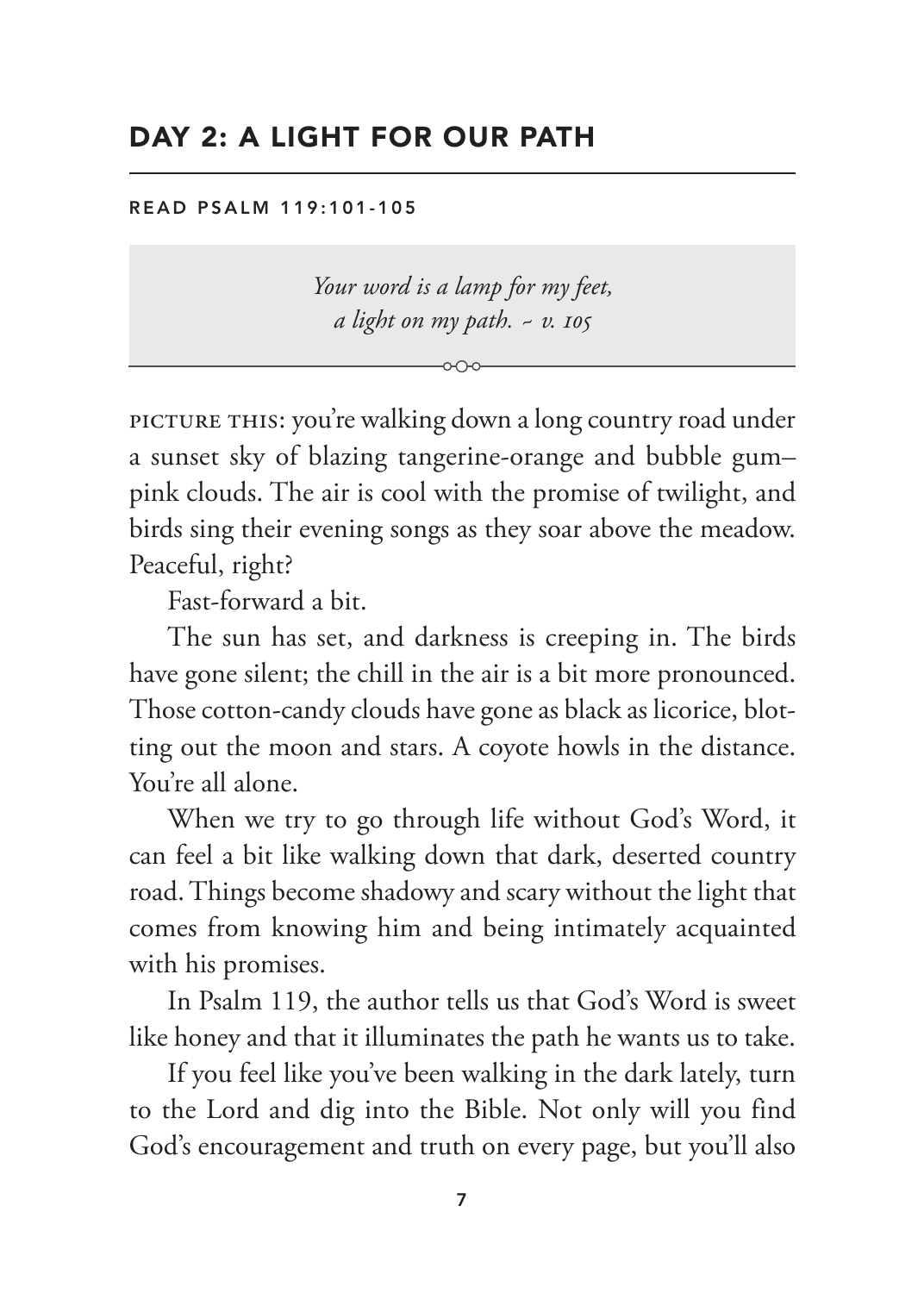be gathering the wisdom you need to live out a life of faithfulness and obedience to him.

That alone makes this dark world just a little bit brighter.

*Dear God, thank you for the guidance you've given us in the Bible. Give me a hunger for your Word today, Lord, and speak to me through it. Amen.*

How can you make an effort to spend more time in God's Word? Write down some ideas here, then commit to trying one out for a week.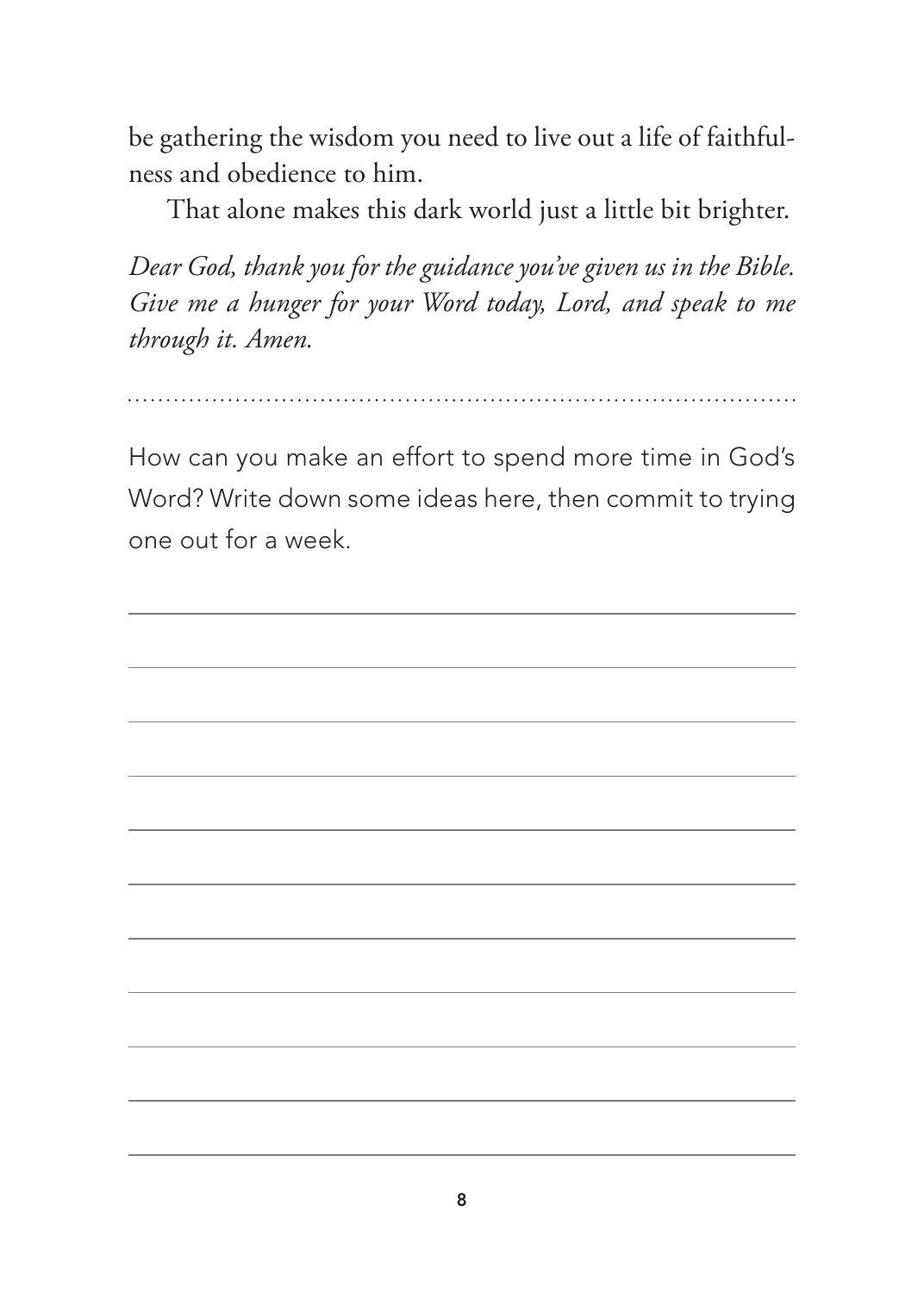### DAY 3: FOLLOW THE MAP

R F A D P R O V F R B S 3 . 1 - 8

*He will make your paths straight. ~ v. 6*

I love hiking. Well, most of the time I love it.

But once, I set off on a hike that would supposedly take me to nearly a dozen gorgeous waterfalls via a simple seven-mile loop. Well, let me tell you, those seven miles turned into ten, and by the time I escaped from the maze that the "simple loop" had become, I was hungry, tired, and frustrated.

The hike sounded so easy. How could I possibly have gotten lost?

Simple: I'd forgotten to take a map. And, as I learned that day, even the most experienced hikers need something to guide them home.

The same is true in our lives. Even when we think we have everything figured out, there are still roadblocks, detours, and forks in the road. If we don't have a map, we're going to get you guessed it—lost.

Thank goodness for our Savior, whose thoughts for us are more numerous than the stars in the sky and who already has a plan in place for each of us. When we align our own desires with what he has planned for our life and what he has ordained in his Word, we'll experience his peace and provision along the way.

But, at the same time, God understands that we're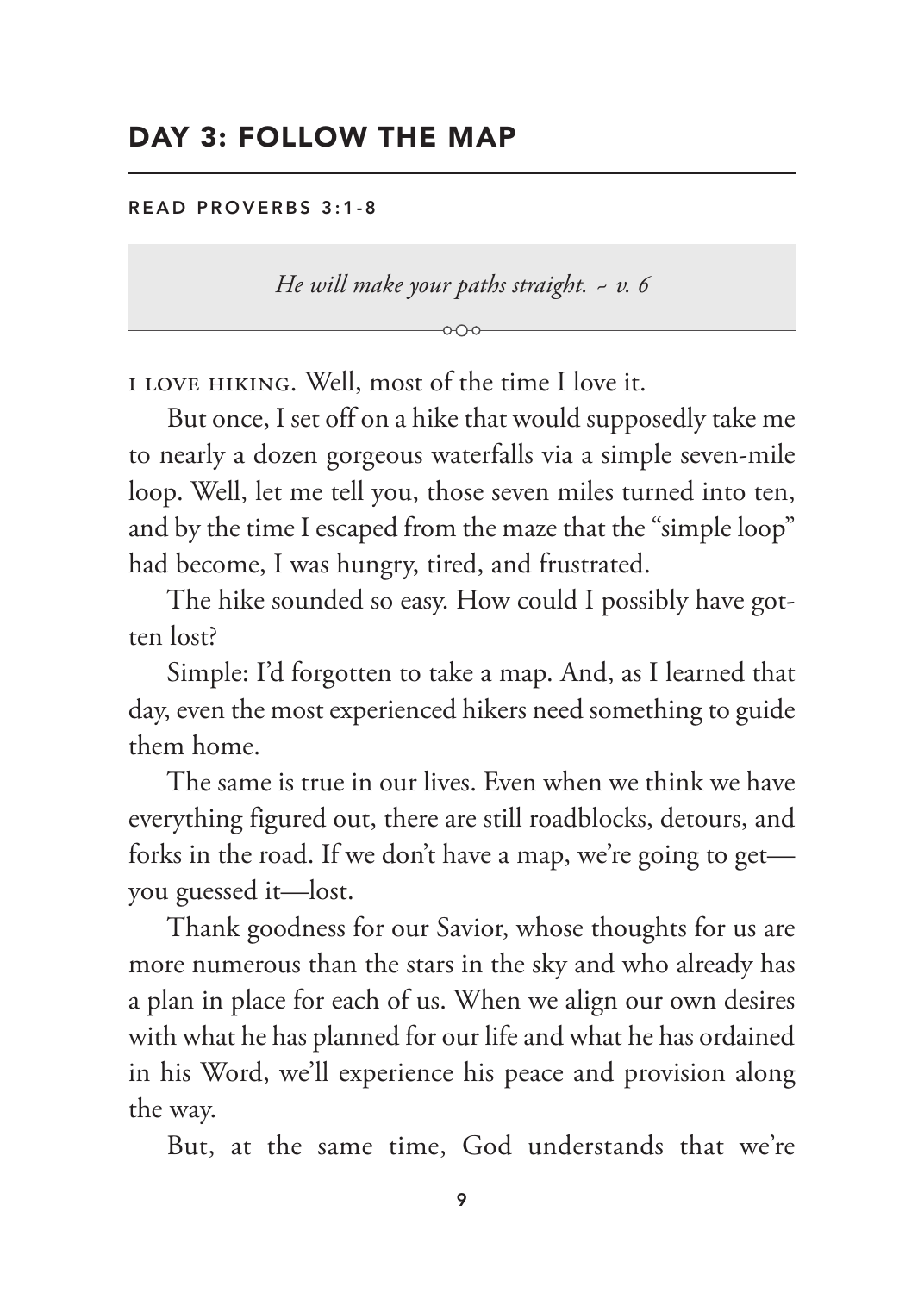human—aka *stubborn*. That's why he gives us a choice whether or not to accept all that he has in store for us. There have been times in my life when I've disobeyed what I knew was God's plan, and they all ended up about as well as my hiking experience.

That's not to say that God has us locked into an itinerary that takes us from day one all the way to heaven—we are free in Christ, and he gives us the freedom to make our own choices too. However, it's important for us to take all of our decisions before the Lord, prayerfully considering them and making sure they line up with the road map of his Word.

Today, let's make an effort to equip ourselves for the journey God is sending us on. When we obediently follow our Guide, we'll find that our journey is more beautiful than ever before.

*Dear God, thank you for giving me the tools I need to find my way in this world through your Word and your perfect will. Forgive me for the times I've gone off track, and show me the way today. Amen.*

Can you remember a time when your life went off track? How did you feel when you finally realigned yourself with God's guidance?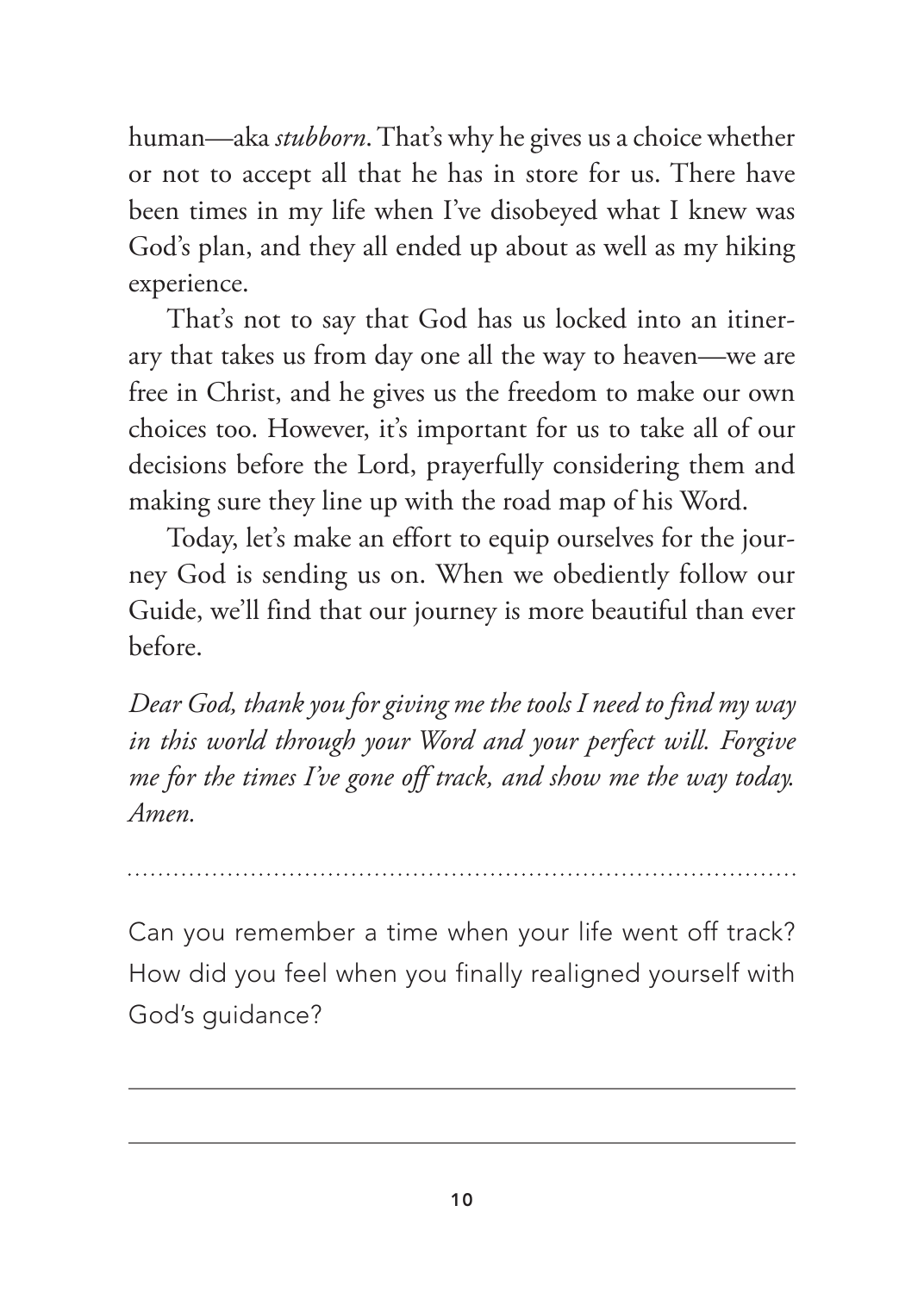## DAY 4: A CARNIVAL OF CHOICES

#### READ PSALM 143:7-12

*Teach me the way in which I should walk; for to You I lift up my soul. ~ v. 8 (nasb)*

 $\sim$ 

If you've ever visited a theme park or carnival, you probably know what it feels like to be overwhelmed. You enter through the main gate and are immediately met with sights and sounds and smells that all threaten to pull you in different directions. Should you take a picture with the guy in the giant animal costume, hop on a ride that will have you screaming like you're a little girl again, or head straight for the food cart with the amazing aromas?

Sometimes life can feel like that. We're tugged in all directions, each of them seemingly better and more intriguing than the next. When we're faced with some of life's BIG opportunities, it's easy to want to say yes to all of them. But, just as saying yes to everything at a carnival will leave you feeling exhausted, bloated, and even a bit motion sick (not to mention flat-out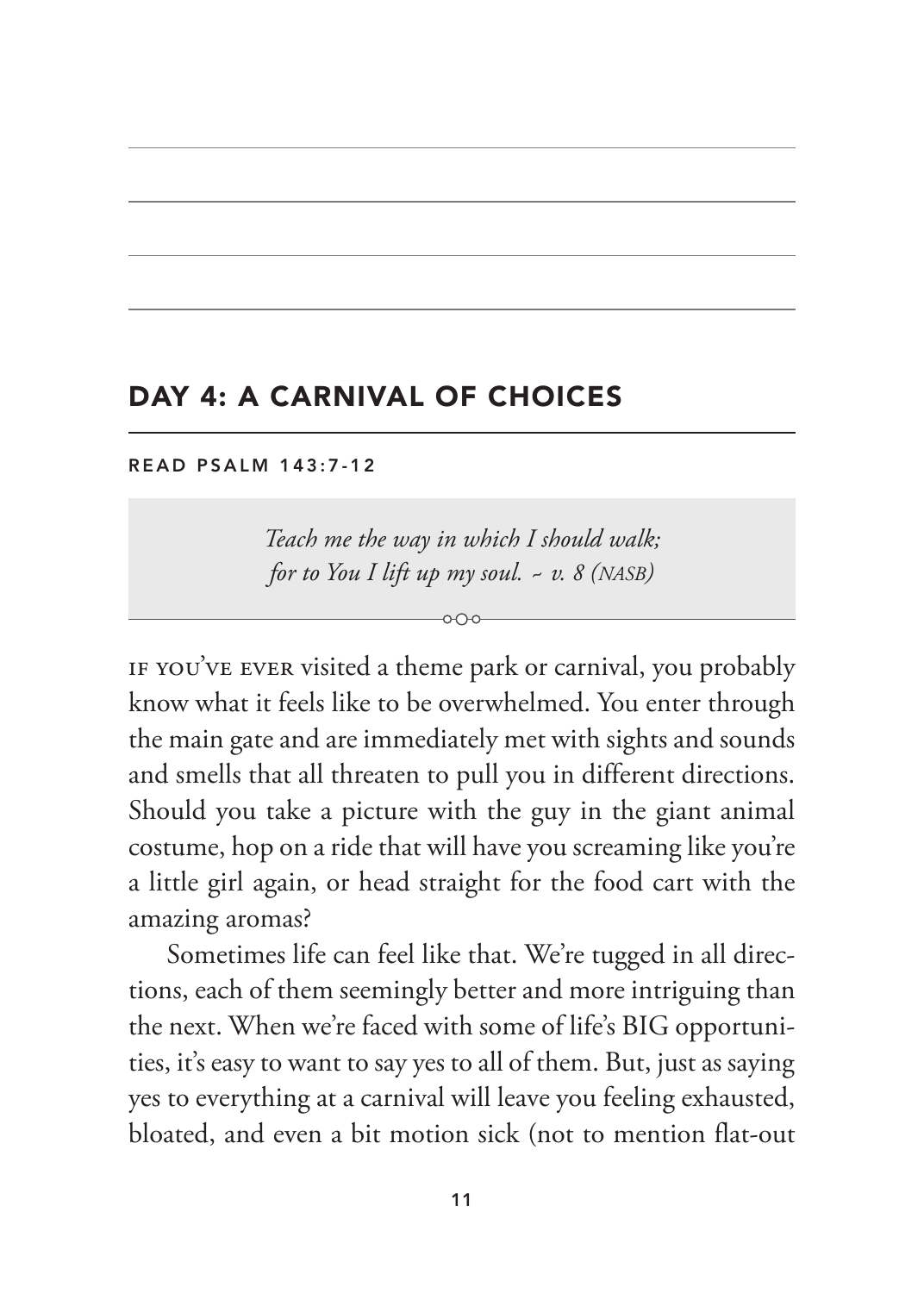broke!), saying yes to every opportunity we come across can leave us feeling burned-out.

What if we remembered to turn to our Lord Jesus Christ when faced with an opportunity? What if we did as the psalmist said and listened for his faithfulness every day at the break of dawn? What then?

The more we seek God, the more he draws near to us. And as he draws near to us, he also begins to shape our paths and guide our lives. When we begin to intentionally seek his will and his plan, we are taking the first step in discovering his road map for our lives—the one that will lead to a bright, brilliant future.

The best part? Jesus is way cooler than any theme park character.

*Dear Jesus, life is crazy for me today. I feel like I'm being pulled in a million directions, and I'm not sure where I should go. Please guide me and help me to do your will. Amen.*

Every time you're faced with a decision today, take it to Jesus first. Pray for wisdom and guidance before giving an answer. At the end of the day, come back here and record what the experience was like.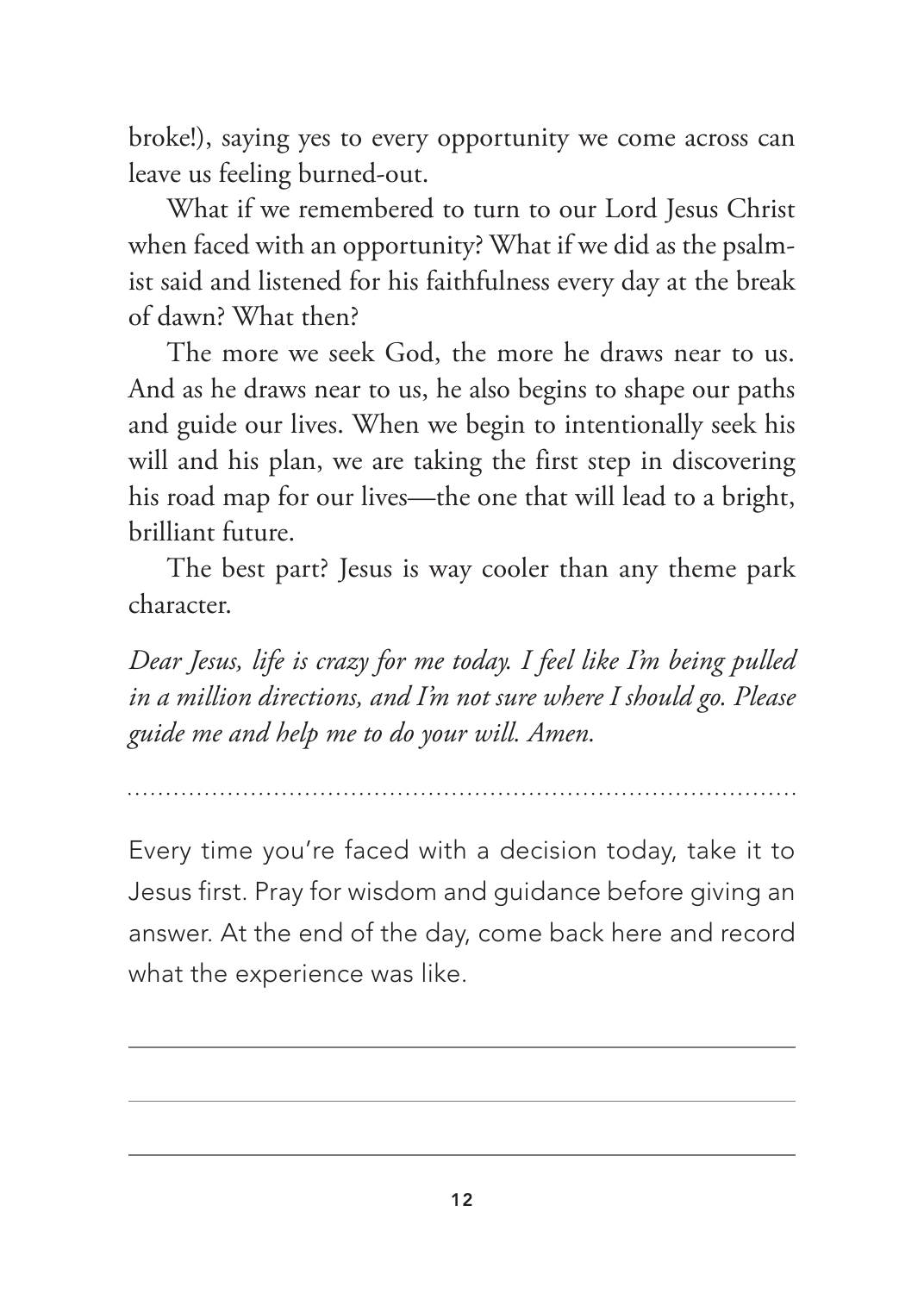## DAY 5: HAIRY SITUATIONS

#### READ JAMES 1:4-5

*If any of you lacks wisdom, you should ask God, who gives generously to all without finding fault, and it will be given to you. ~ v. 5*

I don't know about you, but I wouldn't consider myself especially wise. When I went on my first trip to Europe, I promptly blew up my only hair dryer, even after approximately 10,001 different sources had warned me not to plug it into a European outlet. I also assured my mom that the only way to get anywhere in Venice was to pay a water taxi almost a hundred dollars to take us half a mile down the canal, but that's a story for another time. (Sorry, Mom . . .) The point is, I don't always have a lot of that wonderful thing called wisdom.

But!

In God's Word, he reveals to us that he will *give* wisdom to all those who ask for it. What a relief! Of course, that doesn't mean we'll be exempt from making some really dumb decisions (like trying to plug in that hair dryer). We're still human, after all.

Besides, his wisdom doesn't usually come to us as a big red warning label on an electrical outlet. It isn't written in the sky,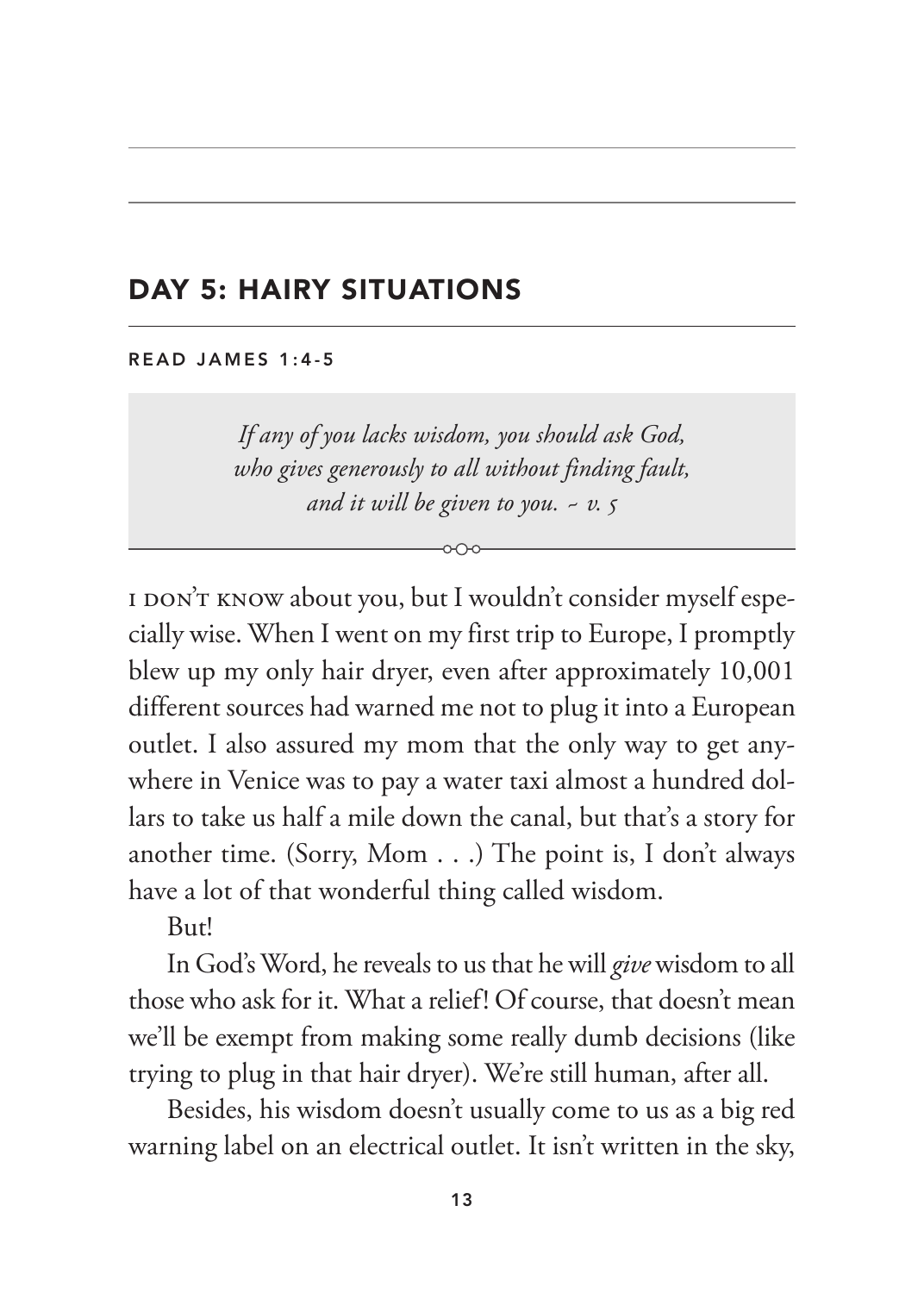waiting for us to look up and take heed. Instead, God's wisdom comes as a gentle prodding, a whisper in our spirit that nudges us in the right direction. It comes from spending time in his Word and learning to live in obedience to him. There is such freedom to be found in this still, small voice that lifts us up and helps us live for Christ.

That's because godly wisdom is meant to guide us—to ensure that we're living lives that are glory-filled and Godhonoring. Godly wisdom isn't a command that we have to follow or a set of rules. Godly wisdom is a way of life.

When we live in obedience and faithfulness to the Lord, we will come to understand his Word in a way that equips us to make choices that will not only please our Father in heaven but also guide us further down the path he has for us. This sort of wisdom is such a gift, and it's ours for the taking—all we need to do is ask.

*Dear God, I need your wisdom. Help me to see the world through your eyes. Guide my steps and direct my path, and give me the power to make choices that reflect your desires for my life. Amen.*

What is one area of your life in which you could use a bit of heavenly wisdom? Write it down here, then commit to asking God for help several times a day. Listen for his still, small voice as you wait for an answer.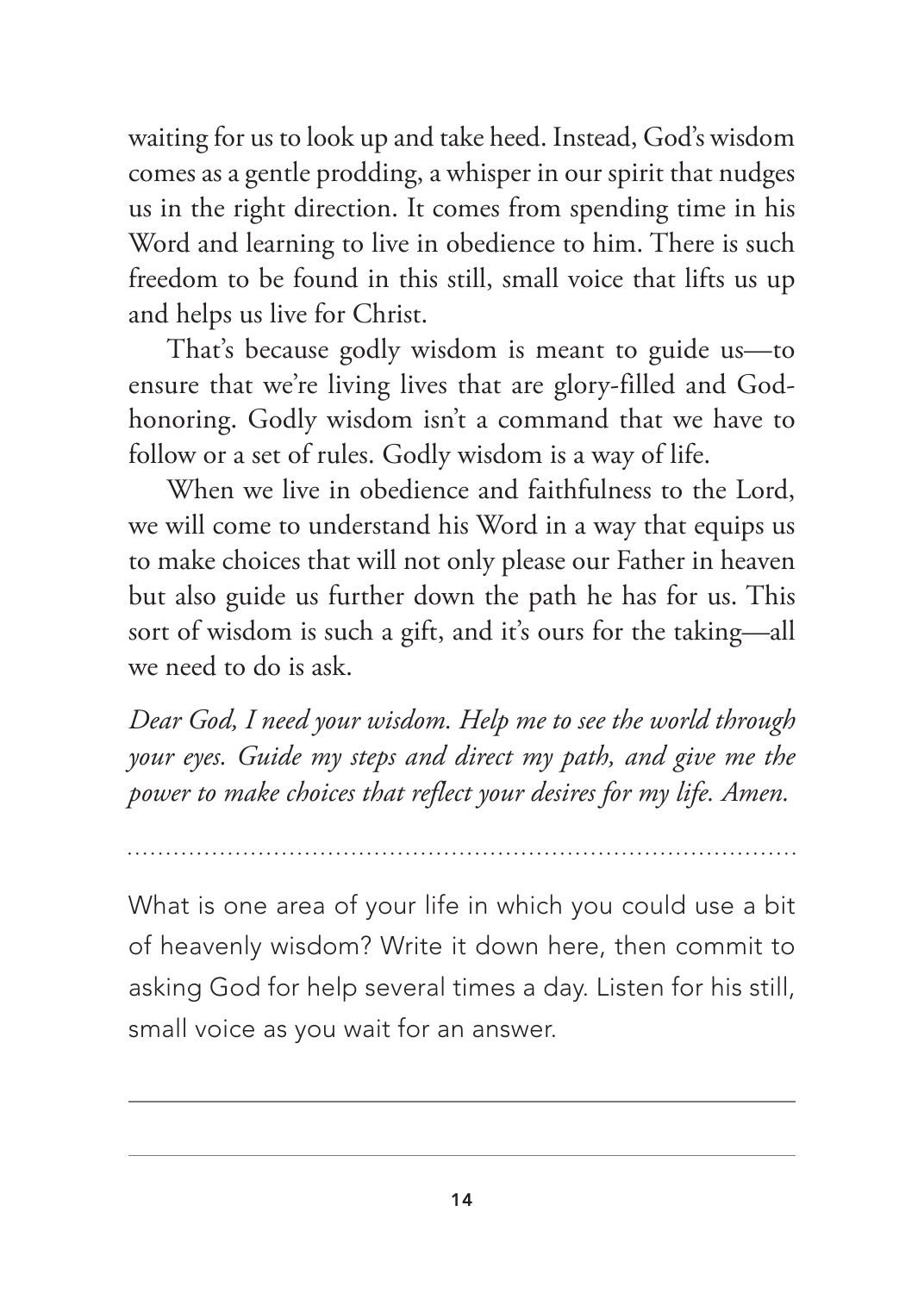## DAY 6: TSUNAMI WATCH

#### READ JAMES 1:6-8

*You must believe and not doubt, because the one who doubts is like a wave of the sea, blown and tossed by the wind. ~ v. 6*

Close your eyes and picture this. (Wait—don't *actually* close your eyes, because then you wouldn't be able to read. . . .)

 $\sim$ 

You're sitting on a beach on a tropical island, digging your toes into the sand and tilting your face to meet the golden sunshine as ocean waves crash on the shore in front of you. All is peaceful; all is calm. Suddenly—out of nowhere—a gust of wind whips up, throwing the peaceful waves into a wild, rocky rhythm. Soon the water is inching up higher and higher on the sand. It's headed straight toward you.

Sneaker waves and riptides can rise at a moment's notice, and when the winds pick up, it's a sure bet that the ocean is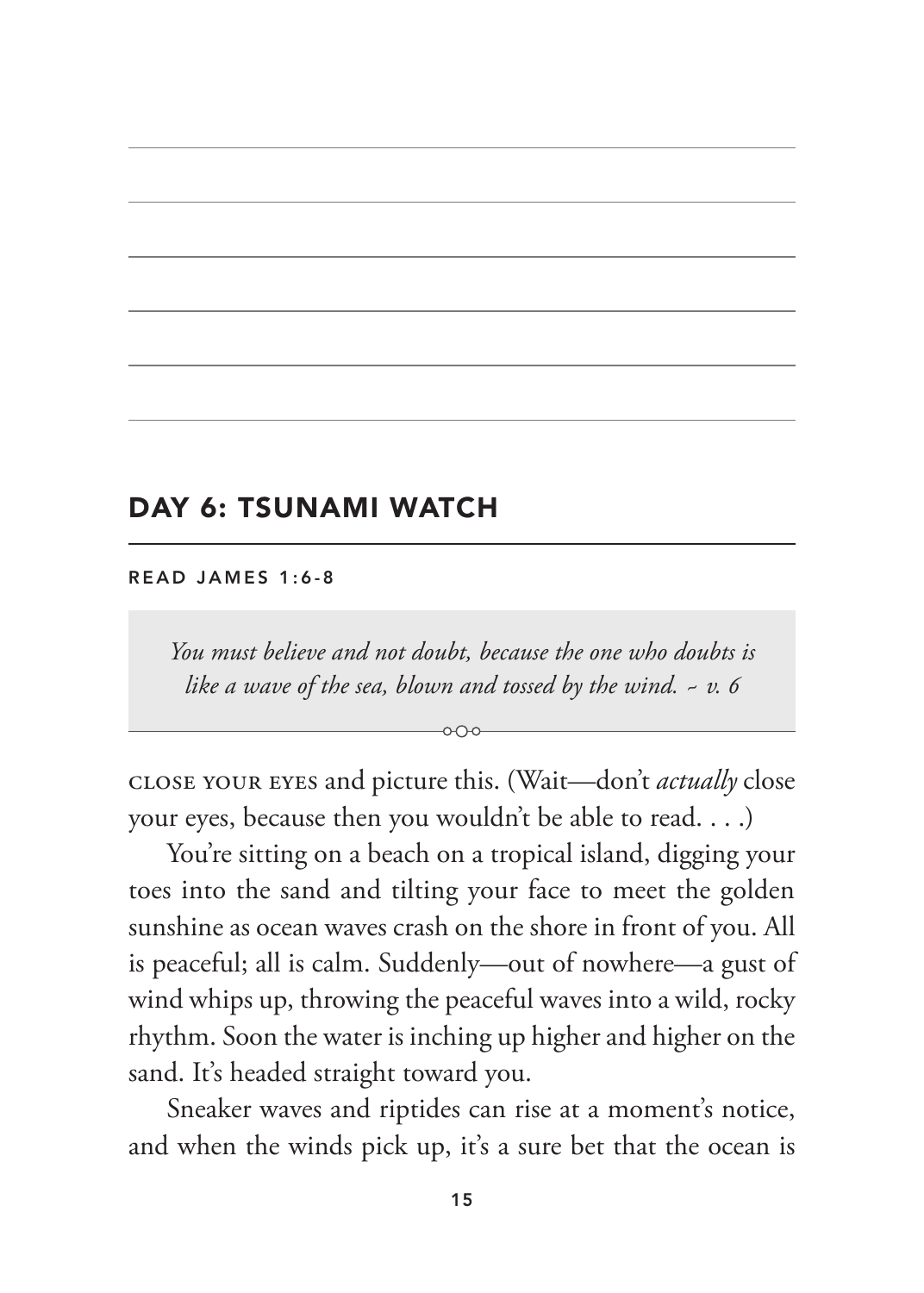growing more tumultuous by the minute. So, too, if we don't surrender our fears and trust in God, we will be buffeted on every side by the wicked winds of this world.

Yesterday we read about God's incredible gift of wisdom in the book of James—but the same chapter goes on to say we must not doubt that God will provide that gift; when we ask for wisdom, we must *believe* that it will come.

Just like we wouldn't buy a road map only to decide that it can't be trusted, we can't ask God for his gift of wisdom only to turn around and start doubting it. God is our loving heavenly Father, the author and perfecter of our faith. His plans for us are for good and not for evil—so we can trust that his plan for our life is far greater than we could ever imagine.

And what a relief that is! Honestly, it's easy to feel overwhelmed by the mere *thought* of attempting to discern God's will for our lives. There are so many possibilities to consider, opportunities that arise, and decisions to make. It's easy to lose faith that we truly are walking down the right path. And that's where the Lord comes in. Because, no matter what, when we serve and honor him, our journey is sure to be one of beauty and grace.

With God's wisdom reigning in our hearts, we have nothing to fear. Our Father loves us, and he is ready to give us good gifts when we live a life of faithfulness to him.

*Dear Jesus, I love you. Help me put my trust in you more and more*  each day so I might receive the incredible gifts you have in store *for me. Help me grow in wisdom, strength, and courage as I walk down the path you have planned for me.*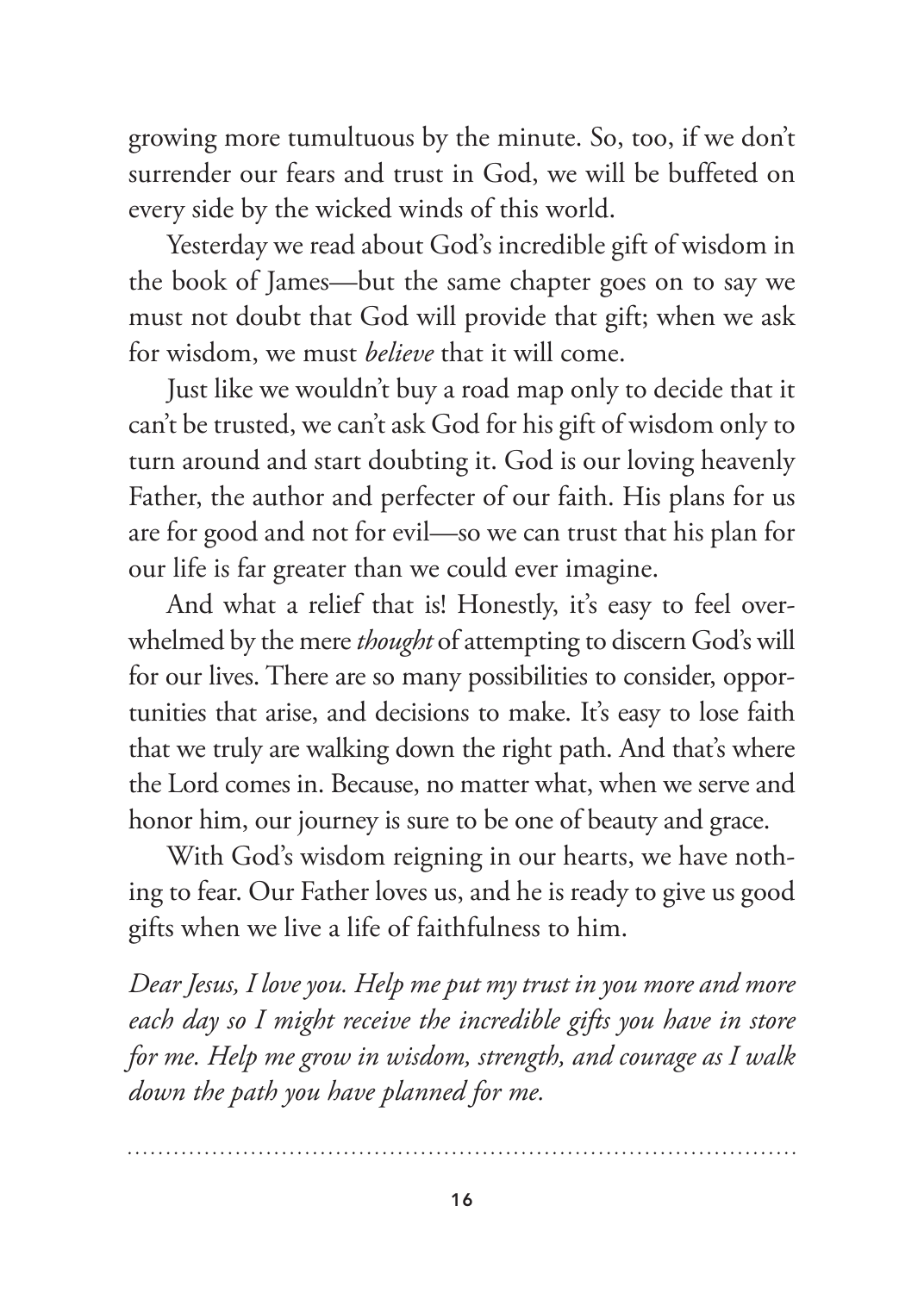What can you do today to exercise your trust in the Lord?

#### DAY 7: TRAVEL PLANS

#### READ PSALM 33

*But the plans of the Lord stand firm forever, the purposes of his heart through all generations. ~ v. 11*

I love making plans—especially when I go on a trip. Since I was young, I've been the family concierge, doing research, drawing out multiple itineraries, and making restaurant reservations weeks (sometimes even months!) in advance. But, without fail, when we finally reach our destination, those plans go out the window one way or another. There's just no way to fully anticipate actually *being* in a certain location. The lure of street food, the call to explore the unknown, and the everyday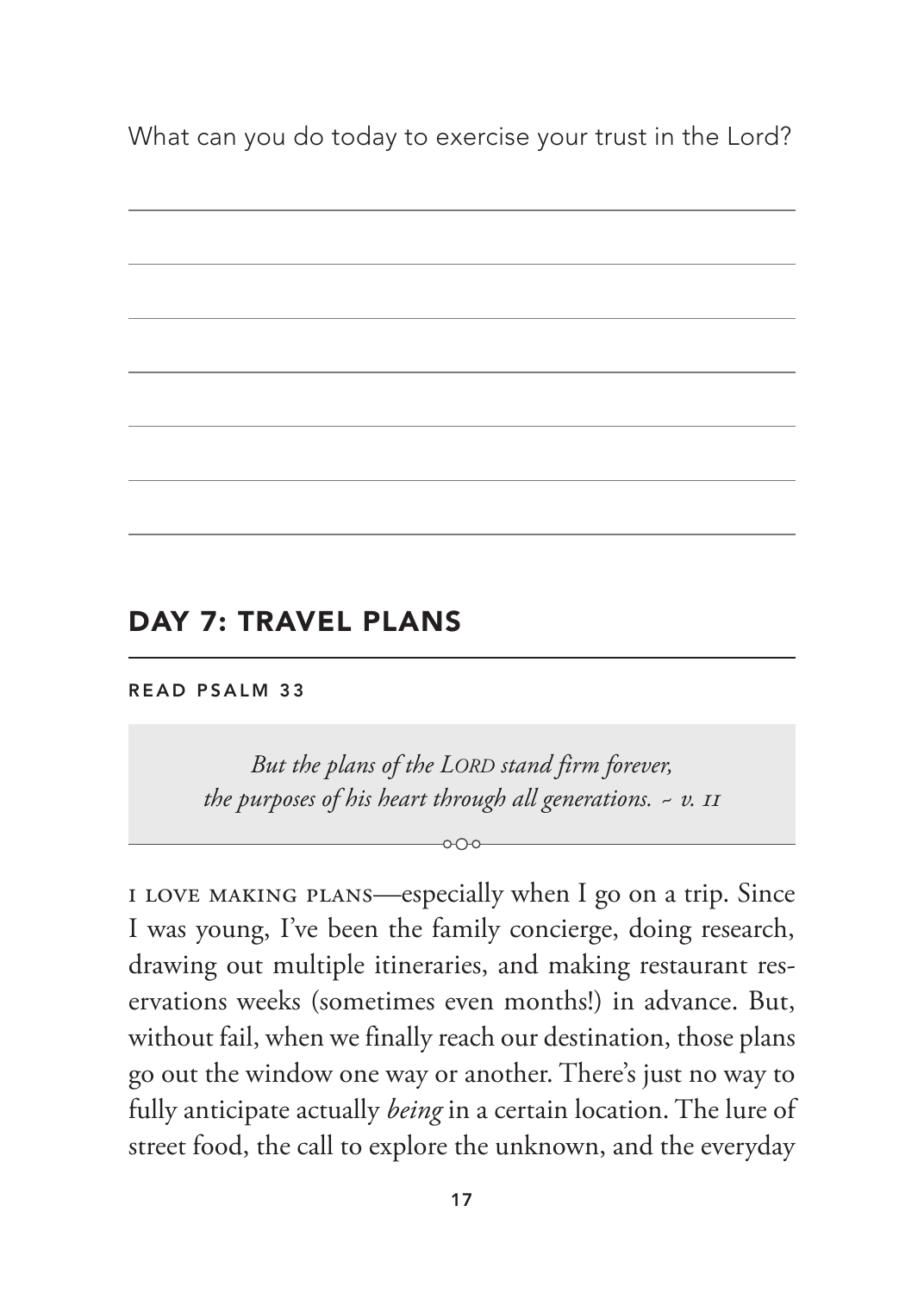mishaps that come with an adventure never fail to send us in a completely different direction from the one listed on my carefully drawn-out itinerary.

Thank goodness that our God is nothing like me! As it says in the Psalms, his heart's desire for us was written long before we were even born. His plans for our lives are unchangeable unshakable. The Lord doesn't change his mind; we can trust that his Word and the plans he has for us will not waver. They are good, and they're everlasting.

The next time we feel uncertainty creeping in about our season in life, let's turn to the Lord. We can ask him what he has for us in this time. And—best of all—we can take heart that, whatever his answer is, it is good. It is *true*. His map for us was drawn before time began, and we can trust in him for all eternity.

*Lord God, what a beautiful gift you have given me! Thank you for giving me a plan for my life that never changes and never fails. Please show me what you have for me, and help me to walk down your path.*

Take some time this week to go on a trip down memory lane—pull out an old photo album or two and look back over pictures of your childhood. Think about your dreams and plans back then, and compare those dreams with your current hopes and goals. How has God used certain events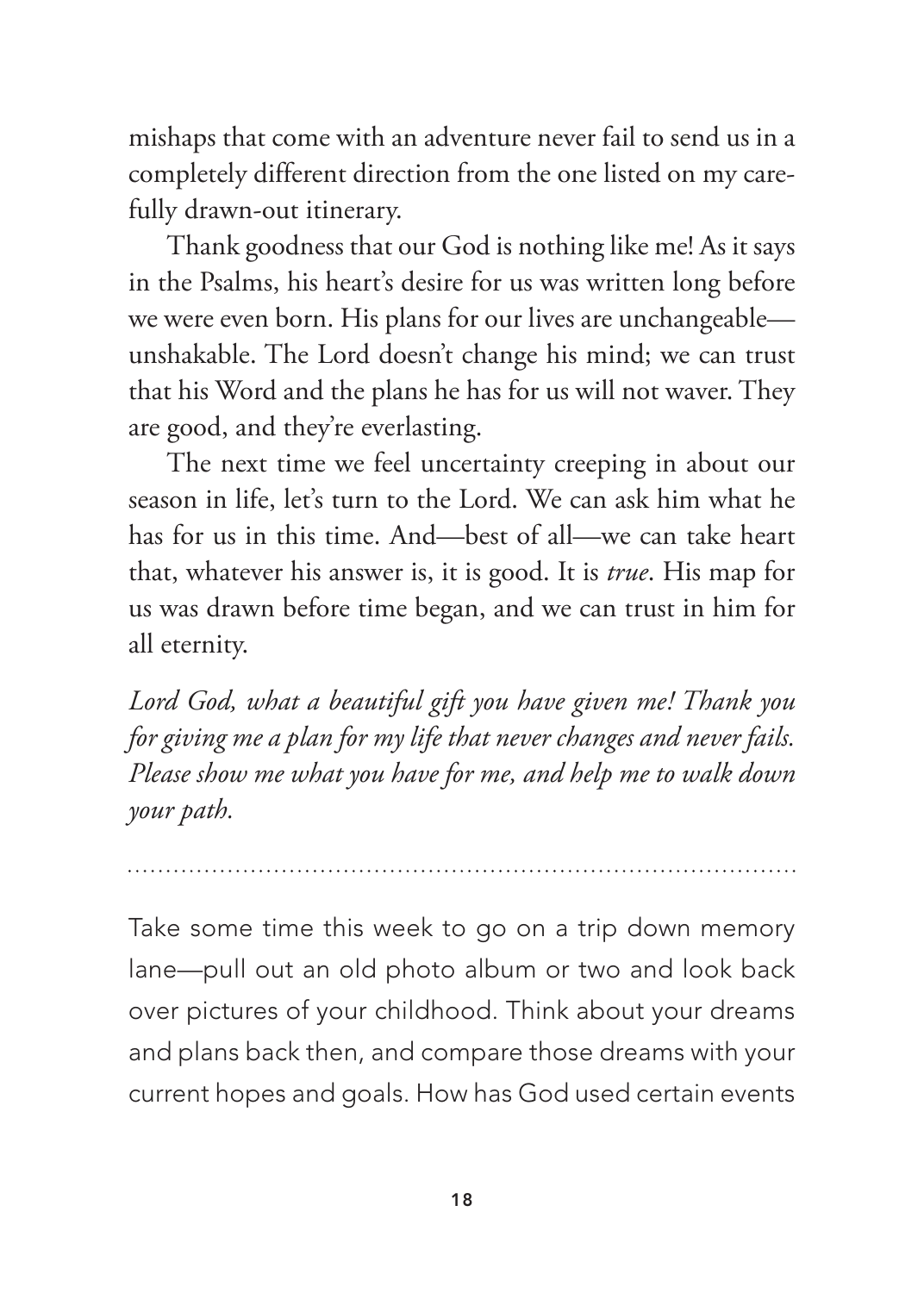in your life to keep you walking down the path he's set out for you?

## DAY 8: NEVER ALONE

#### READ PSALM 139

*If I rise on the wings of the dawn, if I settle on the far side of the sea, even there your hand will guide me. ~ vv. 9-10*

 $-0.00-$ 

Where do you want to live when you grow up? Are you a hometown girl, or do you yearn for the adventure of moving to a new city, state, or even country? I've always dreamed of moving to Italy and teaching English—or becoming a fulltime travel blogger and sharing my globe-trotting experiences with the world—but, for now, God is keeping me busy right in my little hometown in the PNW (Pacific Northwest). And,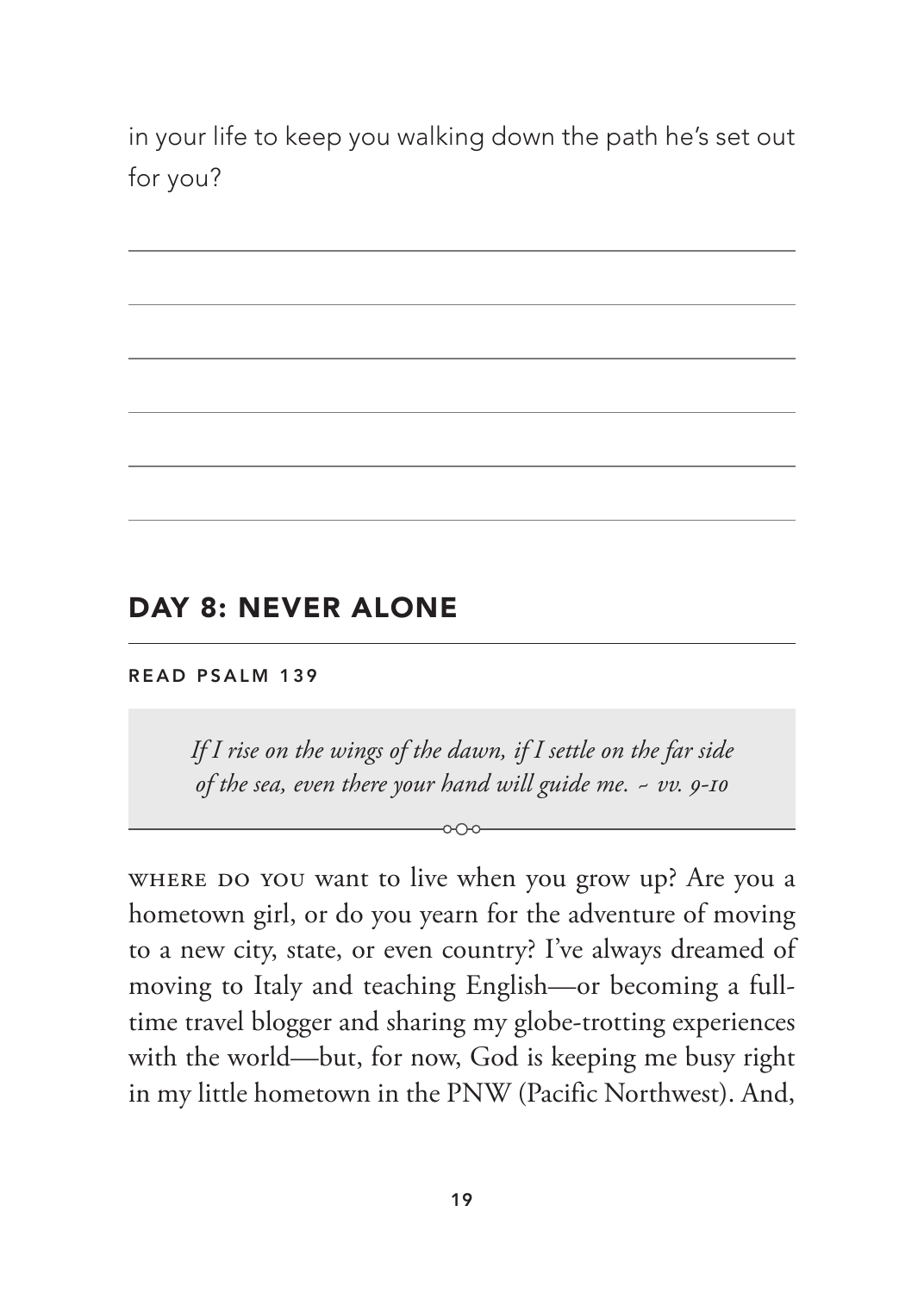much as I love the *idea* of living somewhere new and exotic, this homebody is happy to stay put.

What a comfort it is to know that wherever we are—whether that's our bedroom or a jet airplane thousands of miles above the Pacific Ocean—God is right there with us. Similarly, no matter if we feel like we're on top of the world or in the deepest valley, he is there, guiding us and whispering his plans into our hearts. No matter where we go, we cannot escape his presence.

That might seem like an intimidating thought at first, but it is also wonderful.

The God who made heaven and earth is standing by our side—neither leaving nor forsaking us—and walking along with us through every step of this crazy journey called life. He loves us, cares for us, and has gifted us with his Word, the best road map a girl could ask for.

*Jesus, thank you for your presence, for being with me no matter the circumstances. This journey of life has many twists and turns, yet you remain faithful through everything. Guide me today, I pray. Amen.*

If you could travel anywhere in the world, where would you go? How do you think God could use you to bless others in that place? Below, dream a little about the limitless possibilities , then write about one place you're going today. How can you listen to God's prompting and follow him when you're there?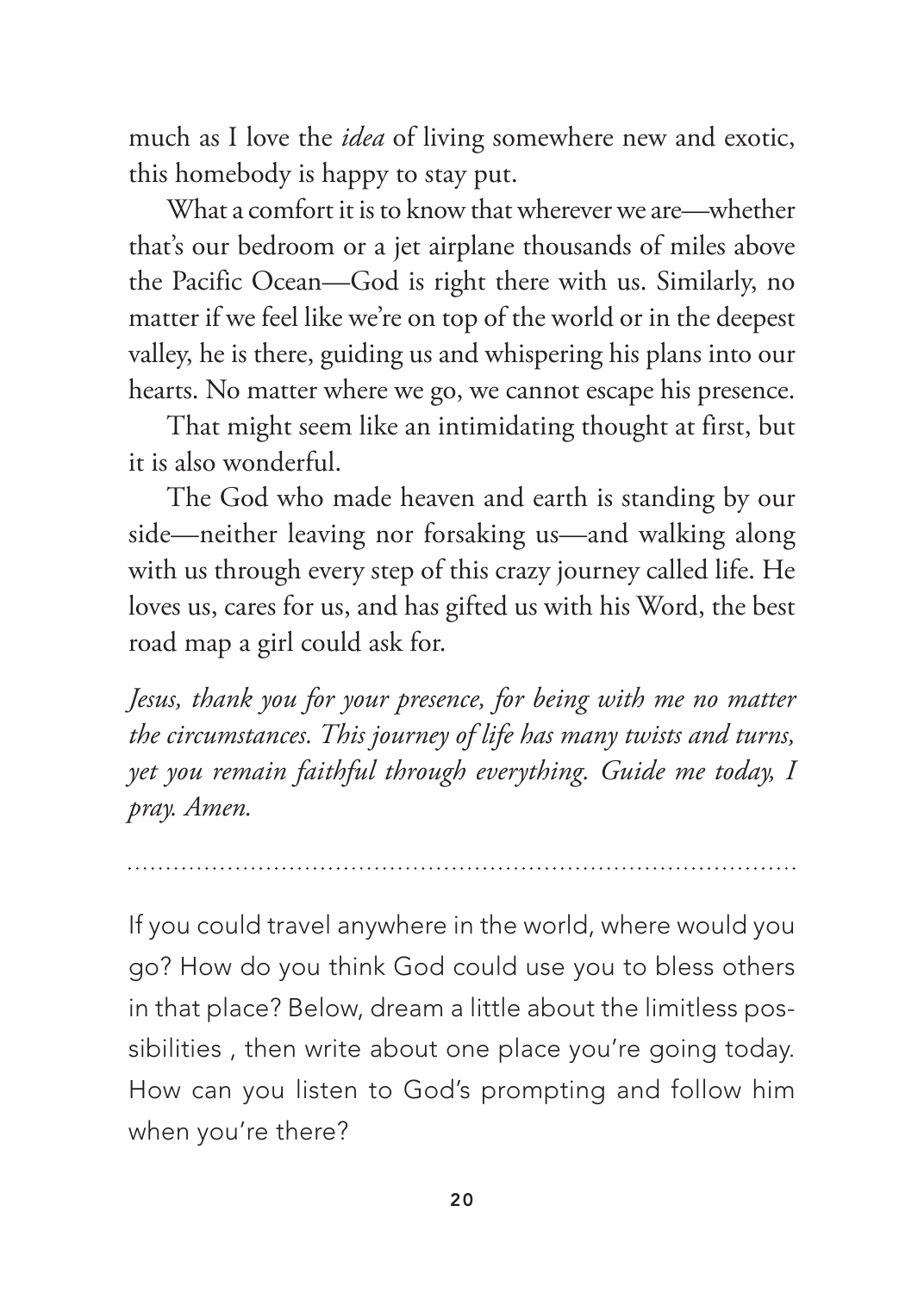## DAY 9: GPS GLITCH

#### READ EPHESIANS 1:15-23

*I pray that the eyes of your heart may be enlightened in order that you may know the hope to which he has called you, the riches of his glorious inheritance in his holy people. ~ v. 18*

 $000-$ 

Have you ever tried to follow a GPS while driving down a crowded city street or strolling along a bustling sidewalk? You might be attempting to follow the directions, but your eyes are constantly drawn to the hubbub around you. I'll never forget when my mom and I tried to find our way back to our hotel during our first night in Venice. Every cobbled alleyway looked alike, and try as we might to pay attention to the map on my phone, we couldn't keep from getting distracted by the unusual sights, sounds, and smells of the city.

Like the magical floating city of Venice, this life is filled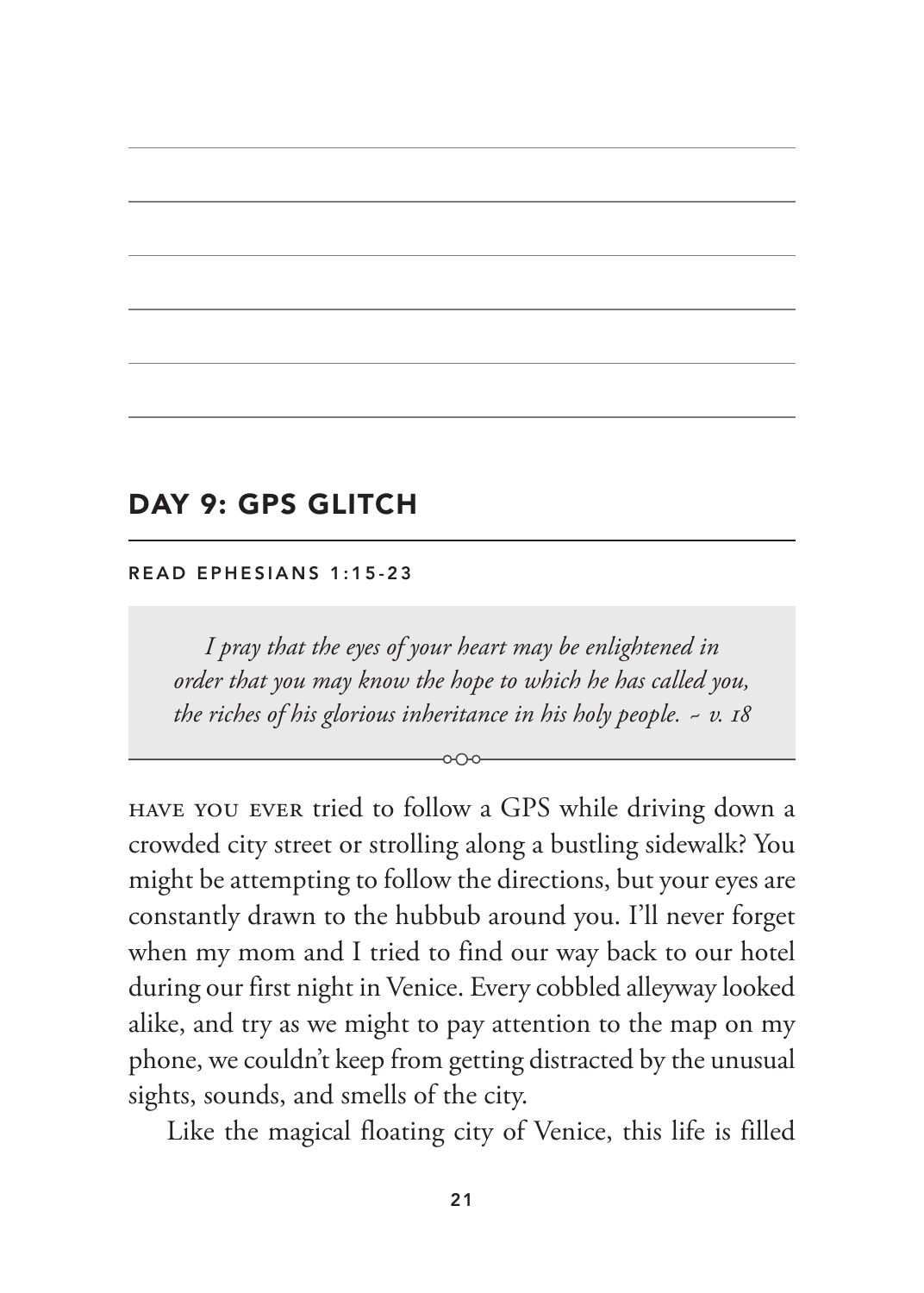with myriad things that can distract us from our goal. Even when we're doing our best to keep our eyes on God and his plans for us, the world can so easily divert our attention elsewhere. The lure of sin—of perfectionism, dishonesty, gossip, or something else entirely—can cripple us in our walk with the Lord.

That's why Paul prayed that the hearts of his fellow believers would be enlightened—so that they could fully understand the great gift of salvation. When we remember what's at the end of this life's journey—eternal life with Christ!—our focus is dramatically changed.

Life with Christ will be greater than any five-star resort, more beautiful than any secluded campground. Eternal life itself is our final destination. It is *real*.

If you're struggling to stay on course with God's plan for your life today, remember that this world is not our final destination. This life is only the journey. The independence God has given us here to explore the world and discover his plan for us is nothing compared to the freedom we will find in the new creation, once Jesus returns to make everything right again. We will no longer be tempted to sin by the devil. Everything will be bright and fresh—clean and new. *Someday.*

*God, open my eyes. Help me to see this life for what it is—a long, imperfect journey to the perfect world you have planned for us. Let me honor you with my thoughts and actions and keep my eyes fixed on you. Guide me today, God. I love you.*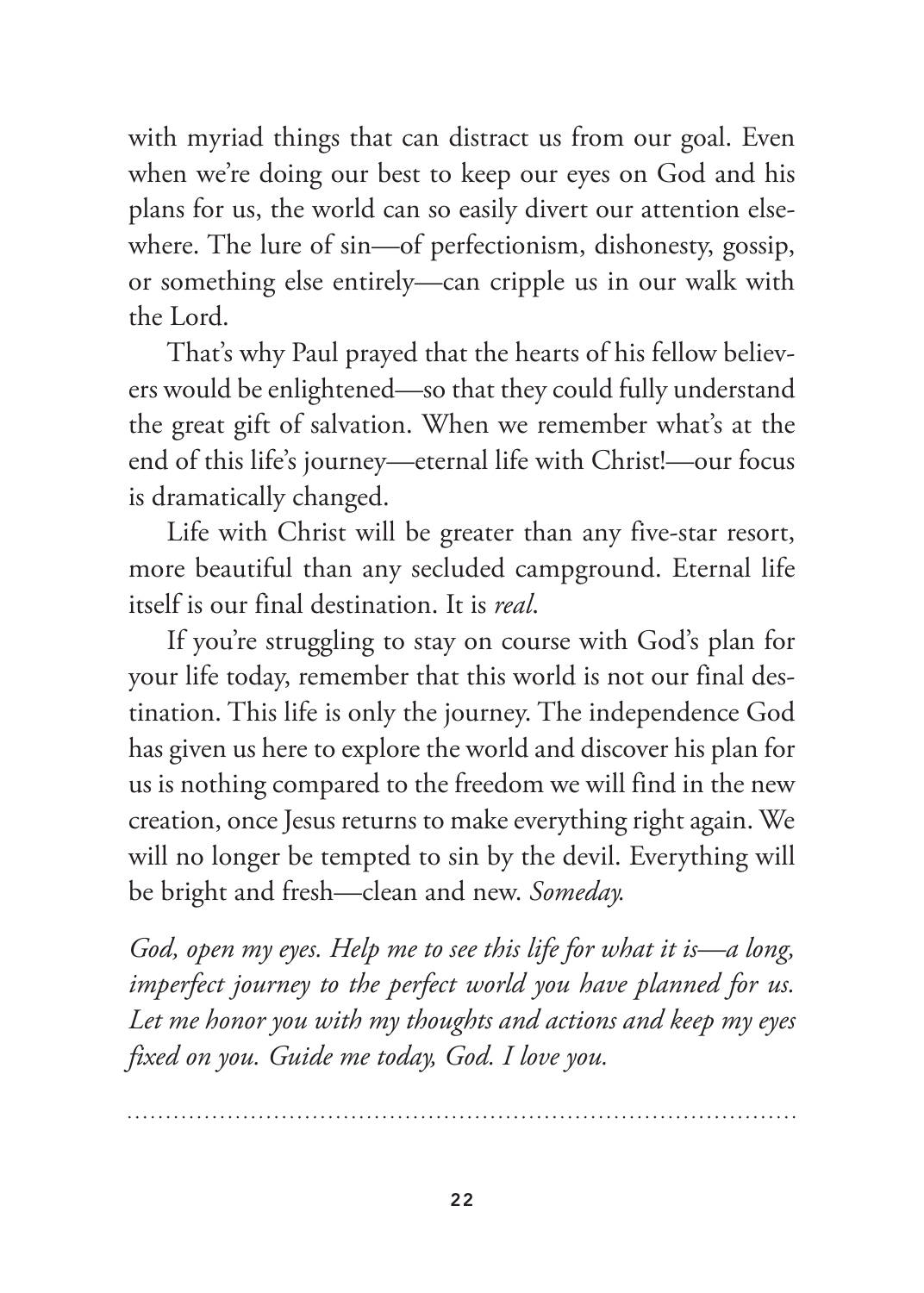When do you feel pulled away from closely following God? What is one small change you can make in your life that will help you stay on track?

### DAY 10: THE ULTIMATE GUIDEBOOK

READ HEBREWS 4:12-13

*For the word of God is alive and active. ~ v. 12*  $-0$ 

WHEN I WAS TWELVE YEARS OLD, my aunt got me a Maui guidebook for Christmas. She knew that I would soon be visiting the island for the very first time with my family and that I was eagerly planning my trip. Over the next few months, as I prepared to fly halfway across the Pacific Ocean (my first big flight!), that guidebook was my constant companion. I read it over and over again, dog-earing pages and taking notes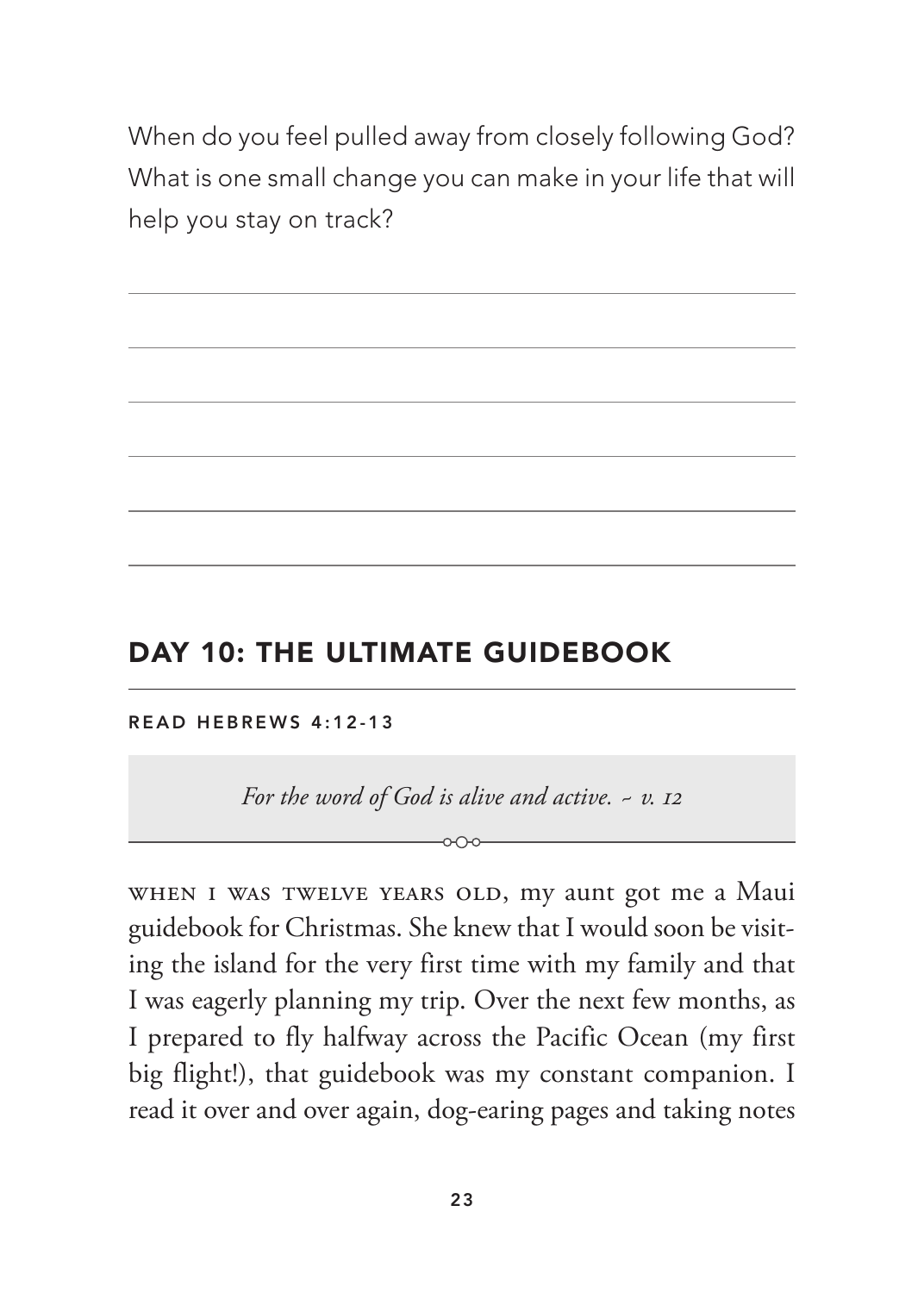on must-see locations and attractions. In the years since that magical Maui trip, I have continued to use travel guidebooks and blogs to help me plan every one of my trips—even when I'm going on a day trip.

What if we treated our Bibles more like I treated that old guidebook? What if we got our own copy, read it through multiple times—and took every part of it to heart? If you're like me, you might've shied away from Bible reading before because it seems boring (reading through old family trees isn't exactly at the top of my must-do list). But what if we saw God's Word for exactly what it is—real, relevant, and powerful, even today? What would happen if we were to cling to the Bible with the same urgency with which we rely on a map or GPS during a road trip?

God has a special plan for each one of us; he is ready and waiting to guide us. When we live according to his Word, we can rest in the confidence that we are walking down the right path.

*God, thank you for the gift of your Word. Help me to lean on it and use it as a guide as I navigate through my life. When what I read doesn't seem to make sense or have a purpose, open my heart and give me the wisdom to understand your Word. Amen.*

Make your Bible—your spiritual guidebook—*yours*. Mark it up, dog-ear the pages, or take notes in a separate journal. Don't just read the Word; immerse yourself in it!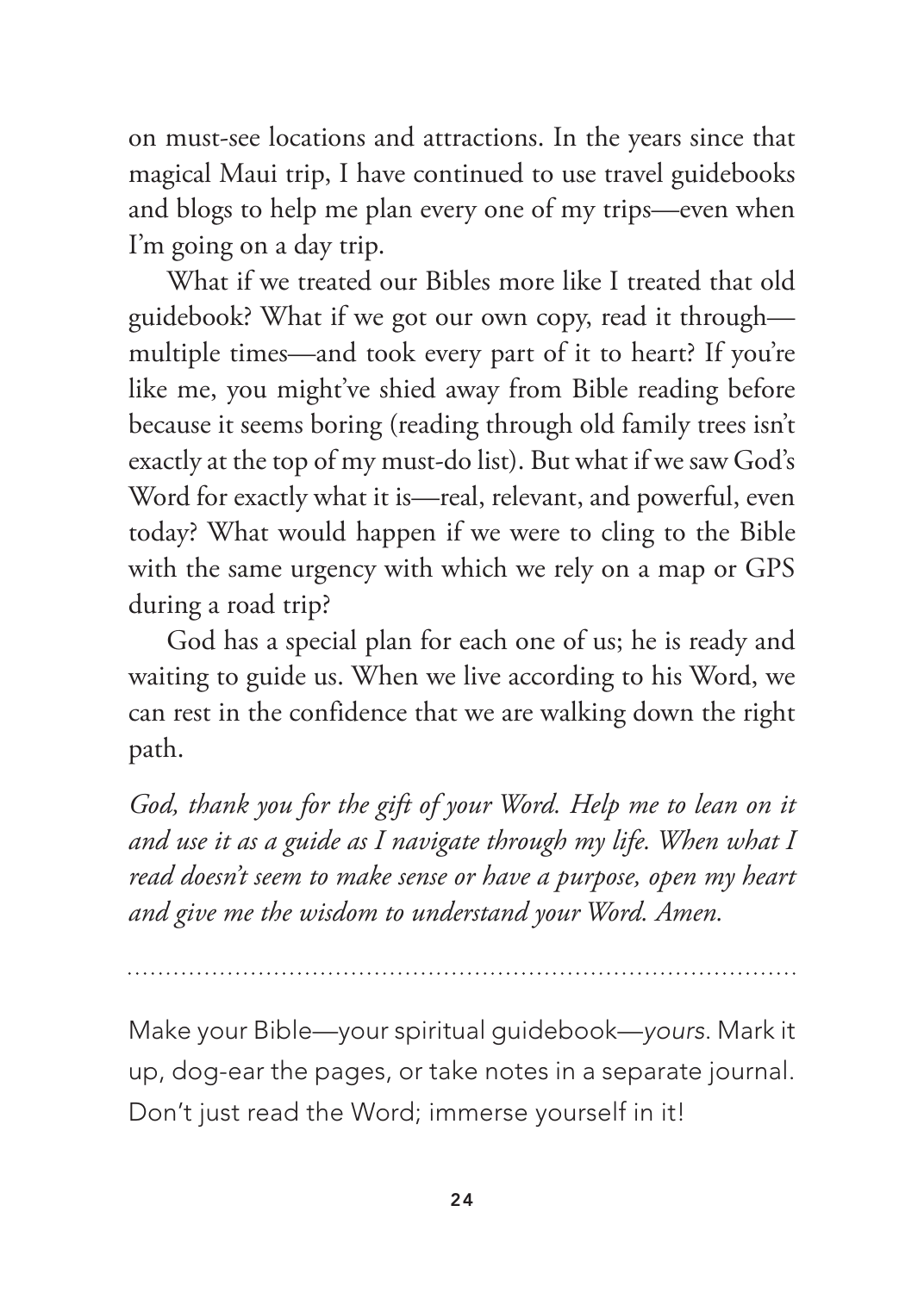## bonus adventure: start mapping!

We've spent a lot of time talking about the road map of God's Word and the way it helps us follow him and discover his route for our lives. The Lord knows our next step even before we do, and the more we delight ourselves in him and spend time in his presence, the more we'll come to see those plans at work in our lives. Today, why don't you set aside some time to do just that?

Whether you've already started to see God's plan for you reveal itself or you still feel completely map-less, let these questions be a jumping-off point for you as you prayerfully consider the amazing things God has planned for your life.

- Where has God placed me right now?
- What might he want from me in this situation?
- Where do I want to go?
- Does this seem like somewhere God might want me?
- What are my passions?
- How might God use those passions to impact the world for good?